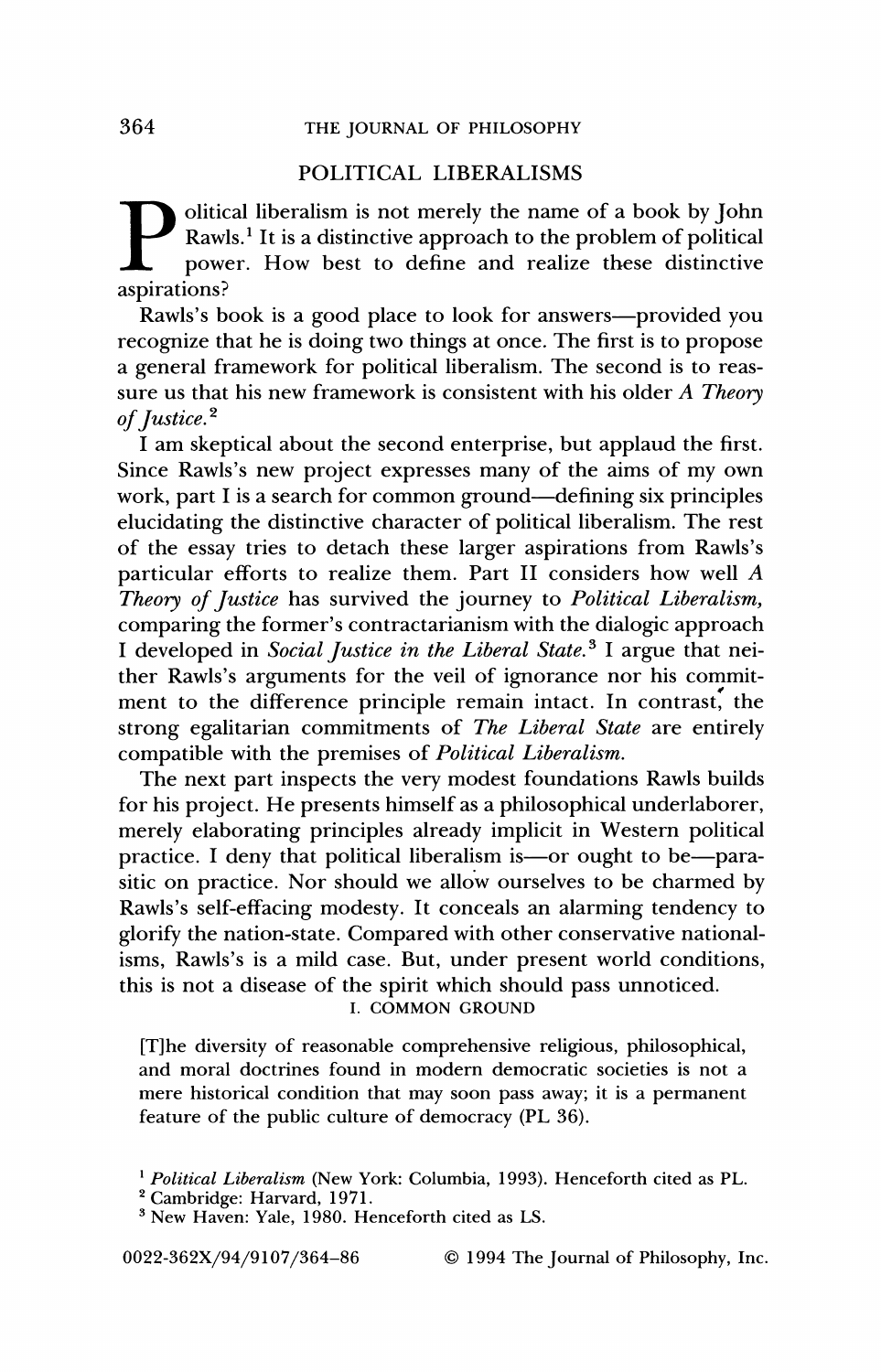Rawls's focus is characteristic of American political philosophy. With good reason: if America cannot confront the problem of pluralism, it is finished as a nation. While it will take more than good philosophy for success, there can be no denying the crucial importance of Rawls's question. How are we to build a viable sense of political community amidst all this bewildering, and profound, diversity?

I emphasize six elements in the liberal response. The first involves a principled reluctance to embed political commitments in any single comprehensive philosophy of life. Whenever we do this, we alienate other members of the community who have affirmed competing ideals in life. Rather than hold political principles hostage to any single and determinate ideal, the challenge is to design a doctrine that, as much as possible, "does not depend on the truth of any single metaphysical or epistemological system." $4$ 

It follows, second, that political liberalism adopts a distinctive strategy of justification. It seeks to explain to holders of different comprehensive views why it makes sense for each to adopt liberal principles. Obviously, the reasons most compelling to a neo-Kantian will be different from (and sometimes inconsistent with) those which attract a liberal Catholic. But if political liberalism can be justified from religious as well as secular perspectives, if it can appeal to antias well as neo-Kantians, why alienate potential supporters unnecessarily?

We should, instead, work hard at building all possible bridges to the liberal state. While each bridge may look very different, each provides a different group of fellow travellers with compelling reasons for engaging in a common project of political cooperation. Rawls sums up this distinctive strategy by calling it the search for an "overlapping consensus." But truth to tell, he does not advance this bridge-building expedition beyond the surveys attempted earlier by Charles Larmore and myself.<sup>5</sup>

This is too bad, since it would be a mistake to take Rawls's "overlapping" aspiration as if it were an accomplished fact. There are many different paths to political liberalism, but there are many that lead away. At present, we do not have a clear sense of the key conceptual points at which different paths converge and diverge. Take Roman Catholicism. There are liberal Catholics like David Tracy,

*To emphasize* my *agreement with this central Rawlsian aspiration, I have lifted this quotation from my own work,* LS 361. *PL elaborates similar ideas at* pp. 11-5, 29-35.

*Compare* PL 145-6, *with Larmore, Patterns of Moral Complexity (New York: Cambridge,* 19871, *ch.* 3, *and* LS, *sect.* 71.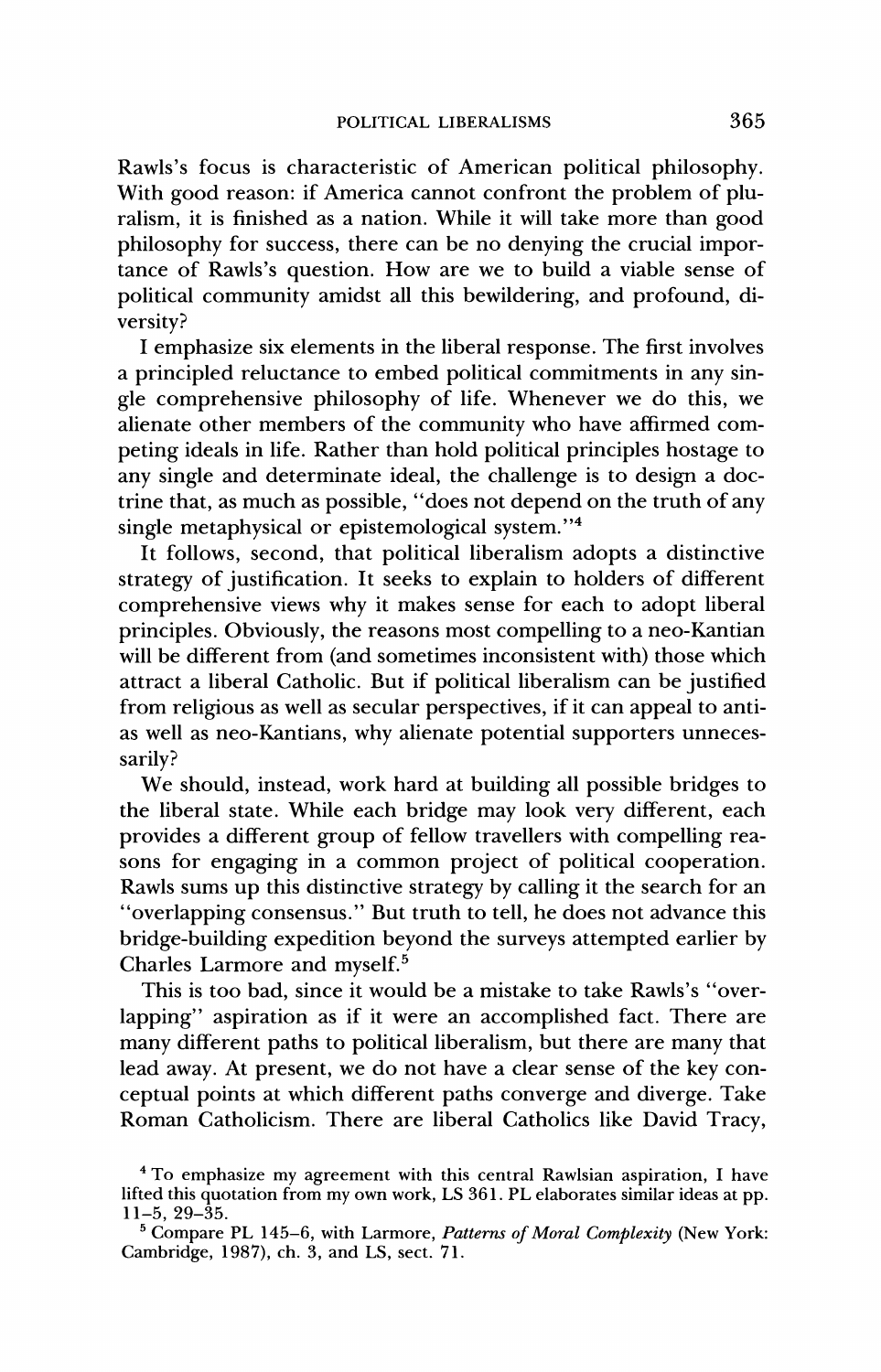and there are antiliberal ones like Alasdair MacIntyre.<sup>6</sup> Both are thoughtful writers and serious Catholics; but it is obviously easier to build reasonable bridges to Tracy than to MacIntyre. What *precisely* makes it easier? Only by answering such questions can we map the conceptual boundaries of "overlapping consensus."

Nonetheless, the general strategy of justification is clear enough to generate a third basic principle. Liberal doctrine should try to be "free-standing"—capable of coherent statement that is independent of any particular comprehensive philosophy. Although Rawls does not quite make the relationship clear, this principle follows directly from the "overlap" strategy. If liberal doctrine were not "free-standing," the only alternative would be to present it as an integral part of a particular comprehensive philosophy. But this would defeat the entire point of "overlap"-since other groups could hardly be expected to accept a doctrine presented in such a sectarian way.

I find Rawls's treatment of a fourth principle-the idea of public reason-even more enlightening. In one of his most important breaks with earlier work, Rawls renounces his claim that "the theory of justice is a part of the theory of rational decision" (PL 53, n. 7). His new aim is to express reasonable grounds for cooperation among parties who differ as to the meaning of the good life. But what is it to be reasonable when citizens differ on so much?

Rawls's answer provides one of the high points of the book. Citizens must be prepared "to explain their vote to one another in terms of a reasonable balance of public values" (PL 243). They must display "a willingness to listen to others and a fairmindedness in deciding when accommodations to their views should reasonably be made" (PL 217). This overriding commitment to public dialogue leads Rawls in a direction he usually finds uncongenial. As I have suggested, Rawls gets very uncomfortable whenever he senses himself moving beyond principles already established in Western political practice. So far as public dialogue is concerned, however, he throws caution to the winds, and challenges the way Americans understand the electoral process.

When most people step into the voting booth, they believe that they have a right to cast their ballot any way they like: maybe I am voting for  $X$  because he is Jewish, or because he reminds me of my father, or because he did my son a favor, but this is nobody's business but my own! Rawls is not prepared to live with this cavalier

Compare MacIntyre, *Whose Justice? Which Rationality?* (Notre Dame: University Press, 1988) with Tracy, *The Analogical Imagination* (New York: Crossroads, 1981) and *Dialogue with the Other* (Louvain: Peeters, 1990).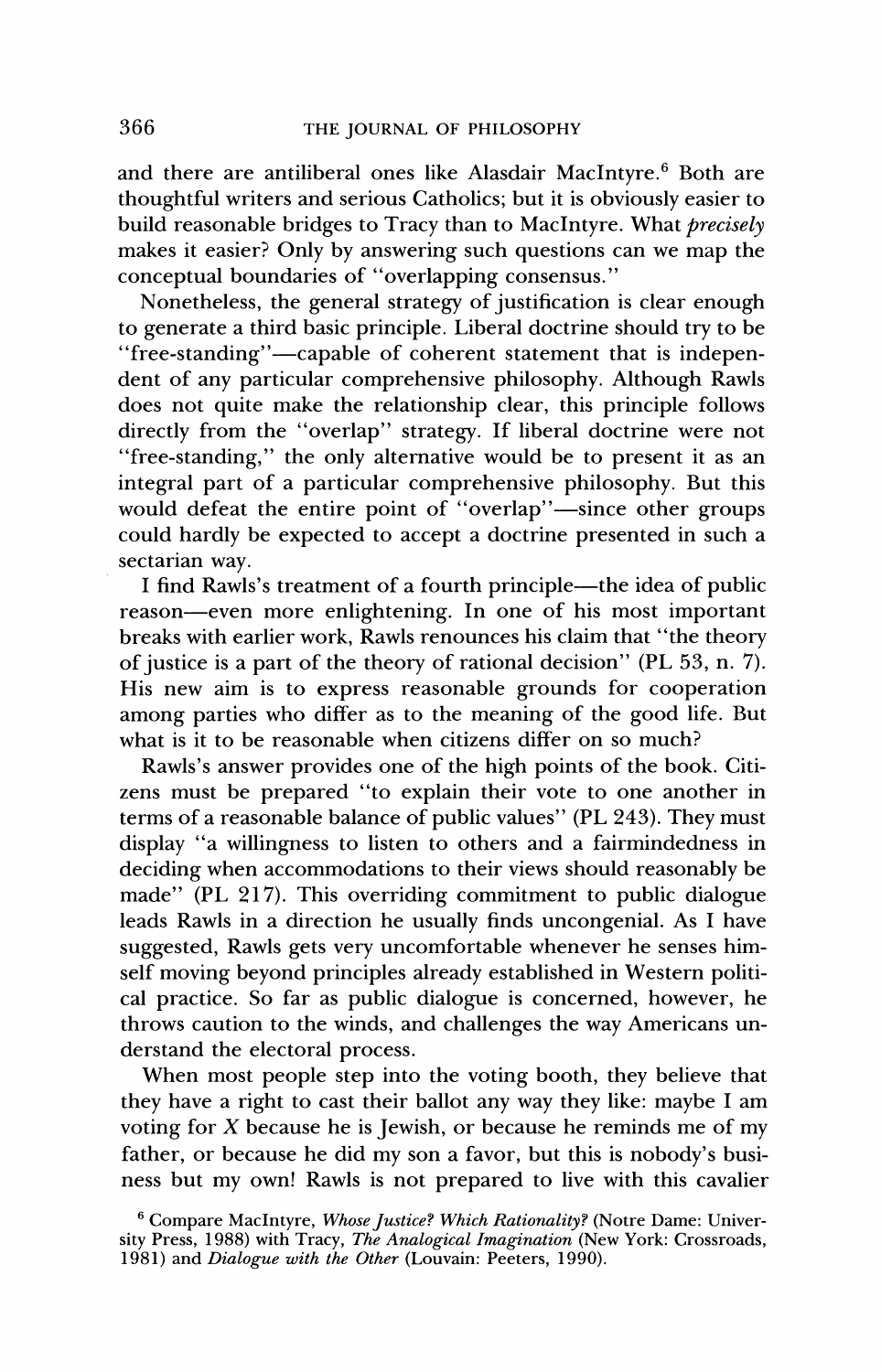attitude: "the ideal of public reason not only governs the public discourse of elections . . . , but also how citizens are to cast their vote. . . . Otherwise, public discourse runs the risks of being hypocritical: citizens talk before one another one way and vote another" (PL 215).

While Rawls's view may seem quaintly old-fashioned, I think he is right to urge us to rethink the act of voting.' Legitimate government is not based on the unfettered act of personal will, but the collective effort by each of us to justify our political power through public dialogue. The secret ballot is valuable only because it shields us from coercive efforts by others to impose their will when they have failed to convince us through argument. But this valuable shield should not be transformed into a sword that allows a majority of voters to impose their will on others in ways they are not prepared to justify in public.

Political liberalism's overriding commitment to public dialogue takes on new force when we incorporate a fifth element into the basic framework. I call this the *principle of conversational constraint:*  before a liberal citizen offers up a reason in public dialogue, it is not enough for her to find it persuasive. She must also convince herself that other citizens can find it reasonable despite the fact that they will keep on disagreeing about the ultimate meaning of life. Otherwise, she must accept the necessity of *conversational constraint,* and refrain from imposing her controversial notions of reasonableness on fellow citizens.

Once again, I am entirely prepared to sign this provision of the new Rawlsian contract. My disagreement arises only at the next stage, where we proceed to propose particular constraints on the ongoing dialogue in the name of political liberalism. Rawls continues to believe that the veil of ignorance should serve as an organizing device for modeling the admissible range of public reasons. I do not. But before turning to this and other differences, I want to map a final zone of convergence.

The sixth point is not a new departure for Rawls, and has profoundly influenced me ever since I heard his lectures as a student in the early 1960s. This involves the central importance of the basic structure of society in the theory of justice. Here is where political liberals differ from libertarians. We do, and they do not, recognize that each citizen's starting point in life is pervasively shaped by the family, the educational system, the distribution of wealth, the institution of private property, and the organization of the marketplace.

'*See my We the People: Volume I, Foundations* (Cambridge: Harvard, 1991), ch. 9.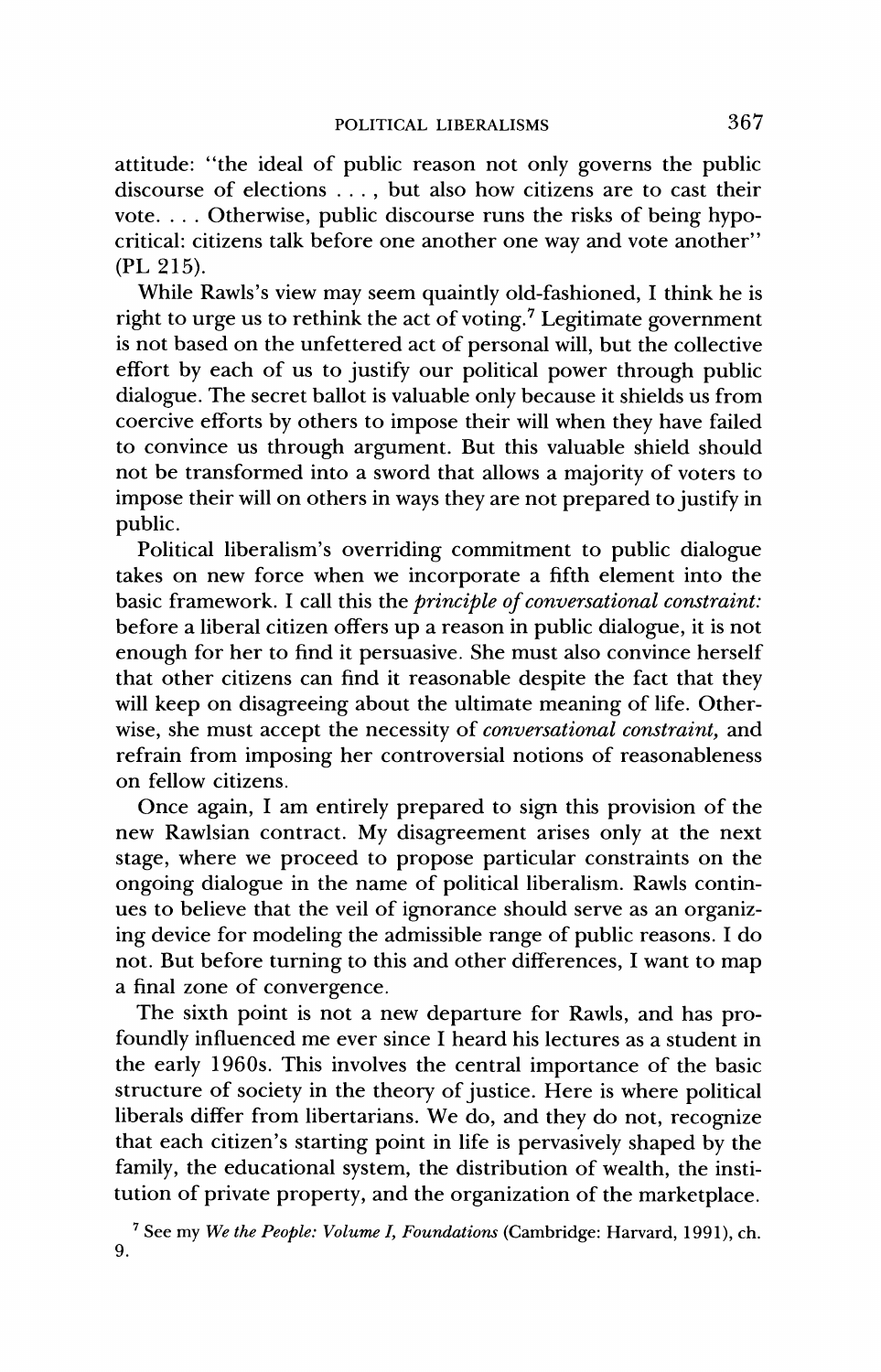Liberals refuse to treat these basic institutions as if they were produced by an invisible hand reaching out from the state of nature. We insist on subjecting them to democratic control. Before these fundamental structures can be considered legtimate, they must survive the rigorous test of public dialogue by free and equal citizens who respect each others' right to disagree about the ultimate meaning of life (PL, Lecture 7).

### 11. IS RAWLS A RAWLSIAN?

To sum up the distinctive promise of political liberalism, consider its challenge to one of the great banalities of our time. On countless occasions, I have heard thoughtful people tell me that "liberalism" is only compatible with an "instrumental" form of reason. Citing Hobbes or Hume or some other "dead white European male," my fashionable critic tells me that liberals cannot reason about ends, but only about the efficient means of achieving them.

To which I say, let the dead bury their dead. Political liberalism will live or die in an effort to construct a constitutive form of public reason-one that allows very different sorts of people to reason together on fundamental questions of social justice. Given the pervasive skepticism of the present moment, this effort will not generate tons of applause. But we shall not get anywhere if we allow trendy skepticism to paralyze us. We must begin to reason about liberal reason.

After all, it is possible to construct many different models of political dialogue that seem broadly consistent with the six ideas sketched in the preceding section. What is at stake in elaborating one model rather than another?

I do not really know, and it will take a lot more discussion by a lot more people before we can find out. But the dialogue must begin somewhere, and so I propose to contrast Rawls's particular model of public reason with the one advanced in *The Liberal State.* To nobody's surprise, I shall conclude that my model is better. If this sparks you to disagree, and come up with something of your own, so much the better. Political liberalism is bigger than both of us; and its fate will be determined by the breadth and depth of the ensuing dialogue-among the readers of this JOURNAL, and in the larger community.

1. *Veils of Ignorance*. Suppose, then, a society of political liberals deliberating upon the principles that should organize the basic structure of their institutions. How should they proceed with public dialogue?

Not by placing themselves behind a "veil of ignorance." True, this thought experiment prevents the parties from designing principles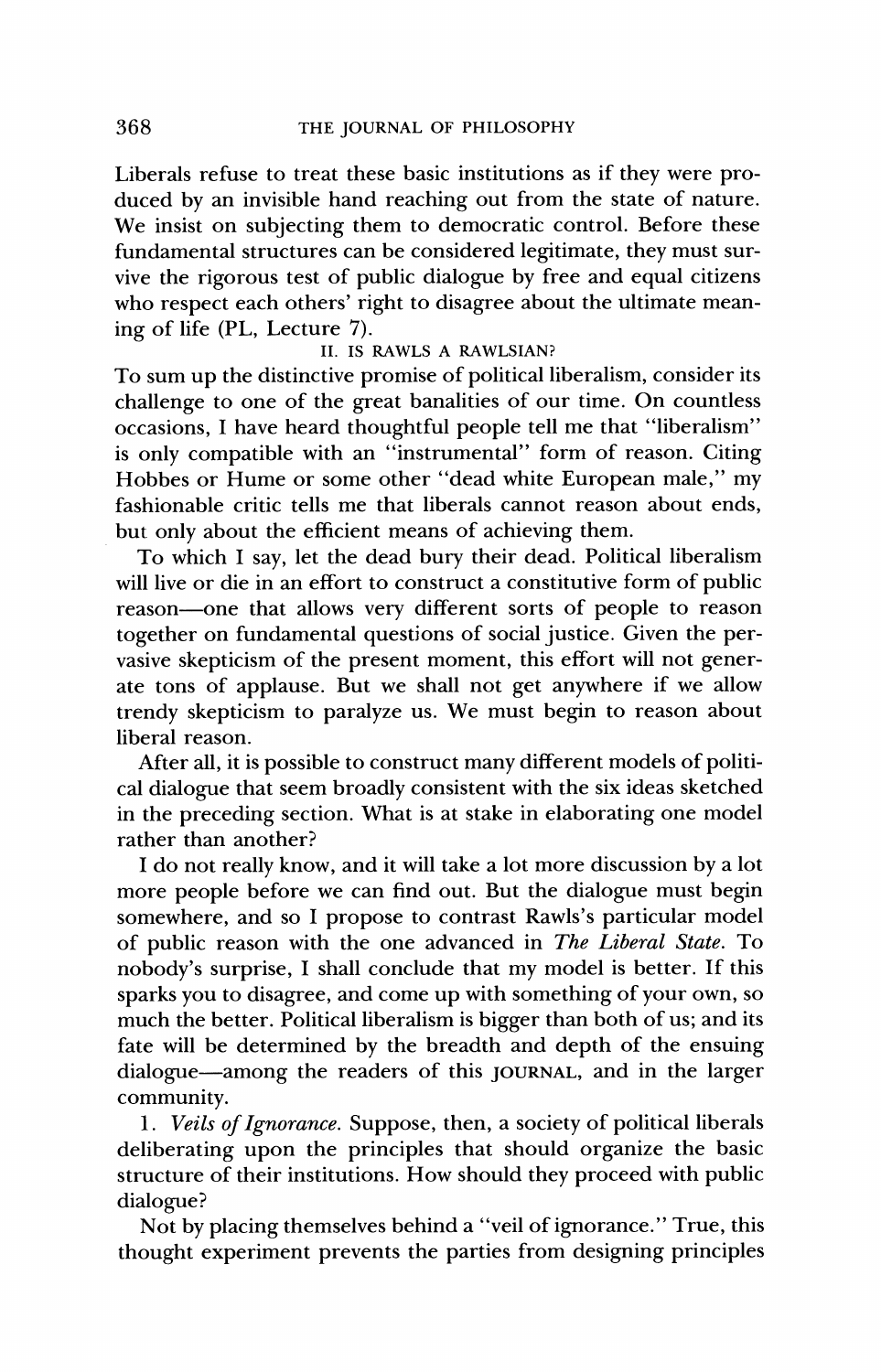that favor themselves or their comprehensive theories of the good. Since, by hypothesis, citizens are political liberals, they will find this a desirable feature of the veiling procedure.

But if this is their sole objective,<sup>8</sup> there is a more straightforward way of achieving it. They may simply adopt a protocol that forbids them from engaging in justificatory arguments that require any citizen to assert that he or his conception of the good is superior to his fellow citizens'. To put the point in Rawlsian terminology, citizens may skip the stage of the original position and proceed directly to specify appropriate constraints on their use of public reason.

This is precisely the procedure proposed in *The Liberal State.* The last paragraph restates the *neutrality principle* I proposed as a fundamental constraint on political dialogue. By proceeding to adopt neutrality as their first move in liberal politics, citizens avoid the need ever to speak of themselves as if they were "unencumbered selves," stripped of all social identity. The political conversation begins in a very different spirit-with the participants pledging themselves to construct a new dimension to their social identity. If they had not engaged in liberal dialogue, their identity would have been constituted solely by other social engagements-with their families, jobs, religious communities, and the like. Now, however, they are pledging themselves to add yet another role to their social identity -they will, on the relevant occasions, deal with one another as citizens of the liberal state, interacting in the special ways regulated by their mutual commitment to the liberal conception of public reason.<sup>9</sup>

My complaint about the Rawlsian veil is reminiscent of, but different from, Michael Sandel's<sup>10</sup> critique. He asserts that Rawls's veil requires a metaphysical commitment to a neo-Kantian conception of the self-in which the essence of personhood is revealed only when one is stripped bare of all particular commitments. Rawls deflects this objection by recalling that political liberals do not ask citizens to commit themselves to a deeply controversial theory of the self. Instead, they should view their decision to put on the veil as if it were similar to "acting a part in a play, say of Macbeth or Lady Macbeth." This decision no more commits them to the Kantian metaphysics of "unencumbered selfhood" than playing Macbeth "commits us to thinking we are really a king or a queen engaged in a desperate

<sup>&</sup>lt;sup>8</sup> Rawls does not provide any other justification for the veil; see PL 24.

For further discussion on this point, see my "Why Dialogue?" this JOURNAL, LXXVI, 1 (January 1989): 5-24, pp. 19-21; and LS, sect. 67.

<sup>&</sup>lt;sup>10</sup> Liberalism and the Limits of Justice (New York: Cambridge, 1982).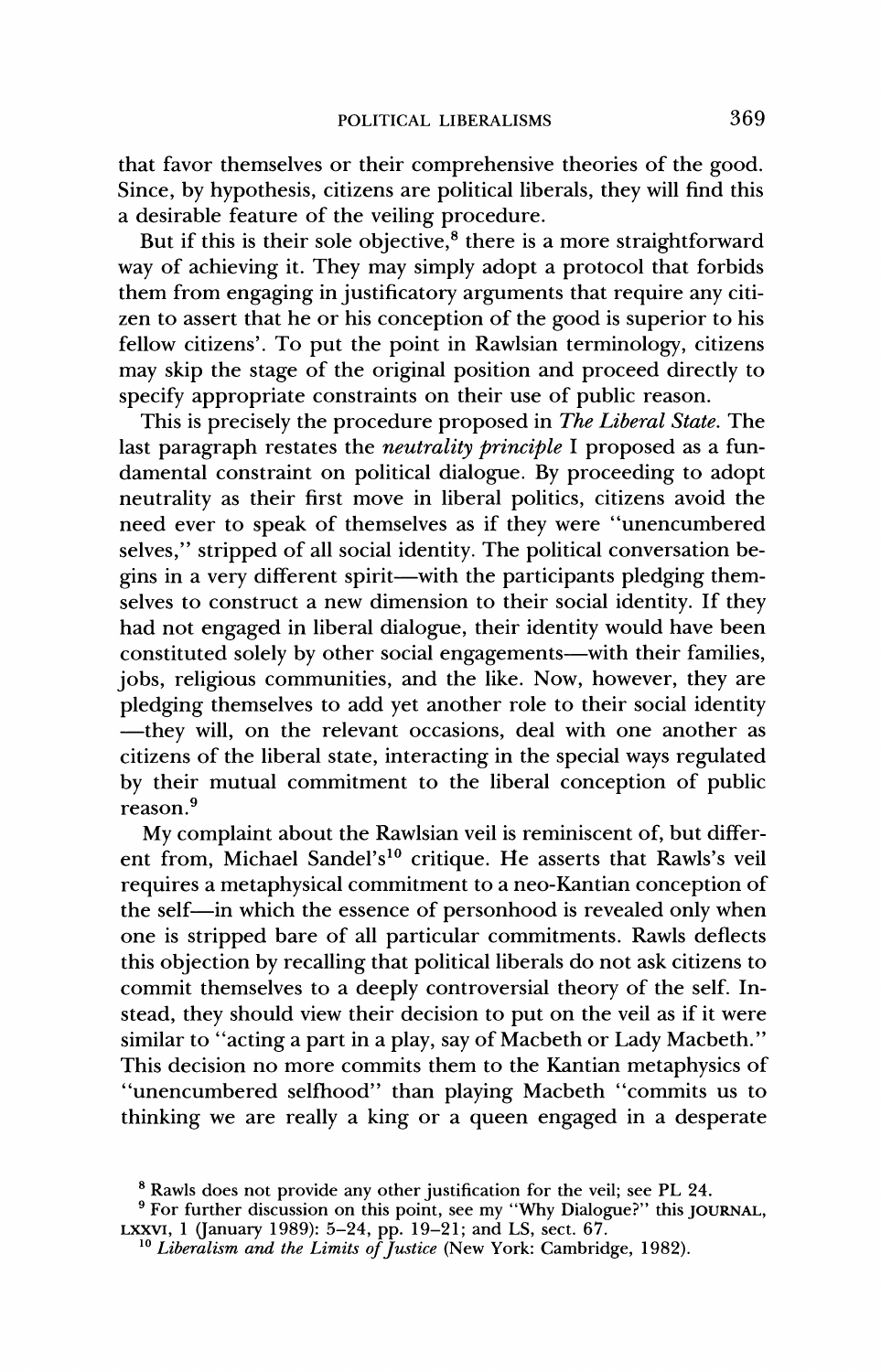struggle for political power. Much the same holds for role playing generally" (PL 27).

This response is satisfactory so long as we add an important proviso. While an actor does not commit himself to really being a king, he does commit himself to playing the part of an actor. Before doing so, he must persuade himself that this is an activity worth his energy and commitment. In making this decision, moreover, a person should consider the quality of the roles he can expect to play: he may reasonably commit himself to the Shakespearean theater, but reasonably reject a lucrative career in pornographic movies and dedicate himself, say, to a lifetime of surfing.

By the same token, when a person is asked to put on the veil, she is committing herself to the role of liberal citizenship; and the lines she is asked to speak in this role will have some weight in her answer to the ultimate question she has to confront: Is the role of liberal citizenship worth the effort that it takes?

Obviously, there is a lot more to this decision than the dramatic quality of the script that a liberal citizen will act out on the stage of political life. As we have seen, the liberal exercise in overlapping consensus aims to provide would-be citizens with very fundamental reasons, rooted in different comprehensive moral views, for committing themselves to liberal citizenship. Thus, if the only plausible way to engage in this role were by donning the veil, I would be more than willing to play the part.

But it is quite another thing to make this demand when there is another specification of the script that avoids the need for selfveiling. It at this point that my Sandellian critique enters. I have not rejected the veil because I think it commits anybody to a metaphysical theory of the self. I reject it on behalf of a rival device of representation that substitutes neutrality for the veil. Why should citizens be obliged to play the role of the unencumbered self when liberal dialogue can proceed just as well without imposing this demand?

If one doggedly pursued Rawls's analogy to Macbeth, one might be tempted to respond in aesthetic terms: Is it not a prettier play when citizens are running around the civic stage talking about imaginary veils? But I am sure that Rawls does not support presently fashionable efforts to pour aesthetics into political morality. Instead, he would urge us to consult our common commitments to political liberalism, and consider whether these principles could be deployed to tip the balance in favor of, or against, the continued use of the veil as the guiding thought experiment.

So far as I can see, these principles decisively tip against the veil and for neutrality. (But, then again, I am doing the balancing.) My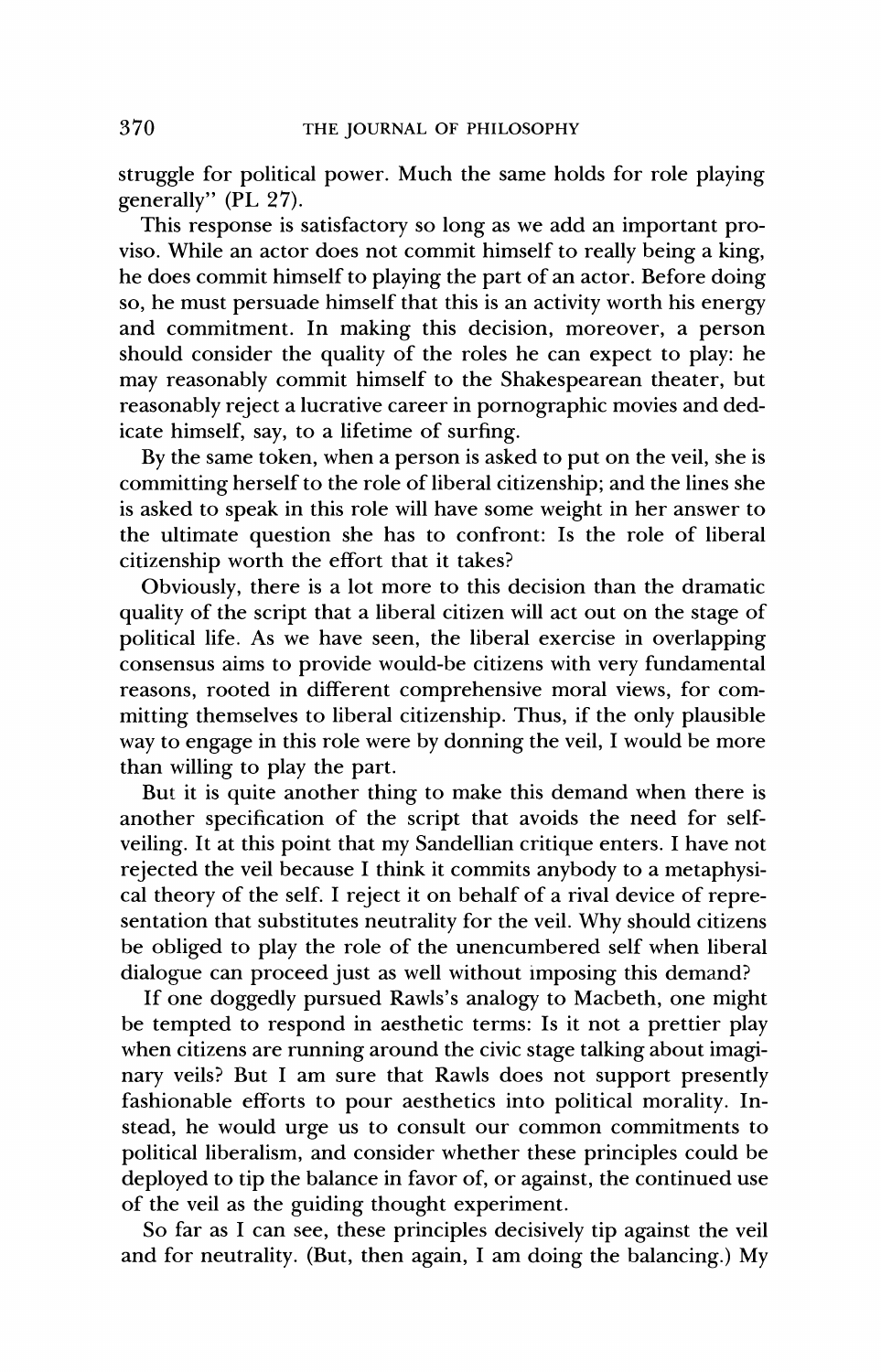argument is straightforward: as we have seen (principle I), political liberals are committed to designing a doctrine that makes as few demands as possible on the comprehensive moral commitments of its diverse citizens. Given this overriding aim, the veil should be rejected because it imposes unnecessary demands. On the one hand, Sandellians might reasonably view the request to play with veils as simply gratuitous given the availability of an alternative script. For the neutralist does not require them to play the part of "unencumbered selves," but invites them to enrich their project of social constitution by adding another role to their repertoire.

On the other hand, partisans of Kantian conceptions of the self can make no similar complaint if the script is organized along neutralist lines. Kantians do not deny that empirical selves are constituted in part by their social roles; they merely insist that this process of social constitution presupposes a prior transcendental deduction of the self. It would seem, then, that the neutralist does not offend any of the Kantian's comprehensive commitments when proposing his conception of public reason, while the Rawlsian veil does place an additional obstacle on the path of would-be citizens who are committed to Sandellian metaphysics. Some might consider this burden to be small—smaller than the burden placed upon the would-be actor who weighs the chance that he may be playing pornography instead of Macbeth. Others might consider this burden very heavy. Whatever its weight, none can deny that veils do impose an unnecessary burden, and one that serious political liberals should not place gratuitously on the path to the liberal state.

It follows that Rawls should abandon the veil, and model the use of public reason in a liberal state by directly imposing fundamental constraints on dialogue of the sort proposed by the neutrality principle.

2. *The Difference Principle.* Rawls should be particularly wary of the veil, since it will no longer get him the results he hoped for in  $A$ *Theory of Justice.* His earlier work argued that veiled contractors would be rationally compelled to adopt a strongly egalitarian conception of justice, concerned with maximizing the situation of the worst-off class. This argument, however, does not survive the transition to *Political Liberalism.* 

Rawls does not pay much attention to the status of the difference principle in his new book. In a single footnote, he remarks that "some have thought that my working out the ideas of political liberalism meant giving up the egalitarian conception of A *Theory of Justice.* I am not aware of any revisions that imply such a change and think the surmise has no basis" (PL *7 ,* n. 6).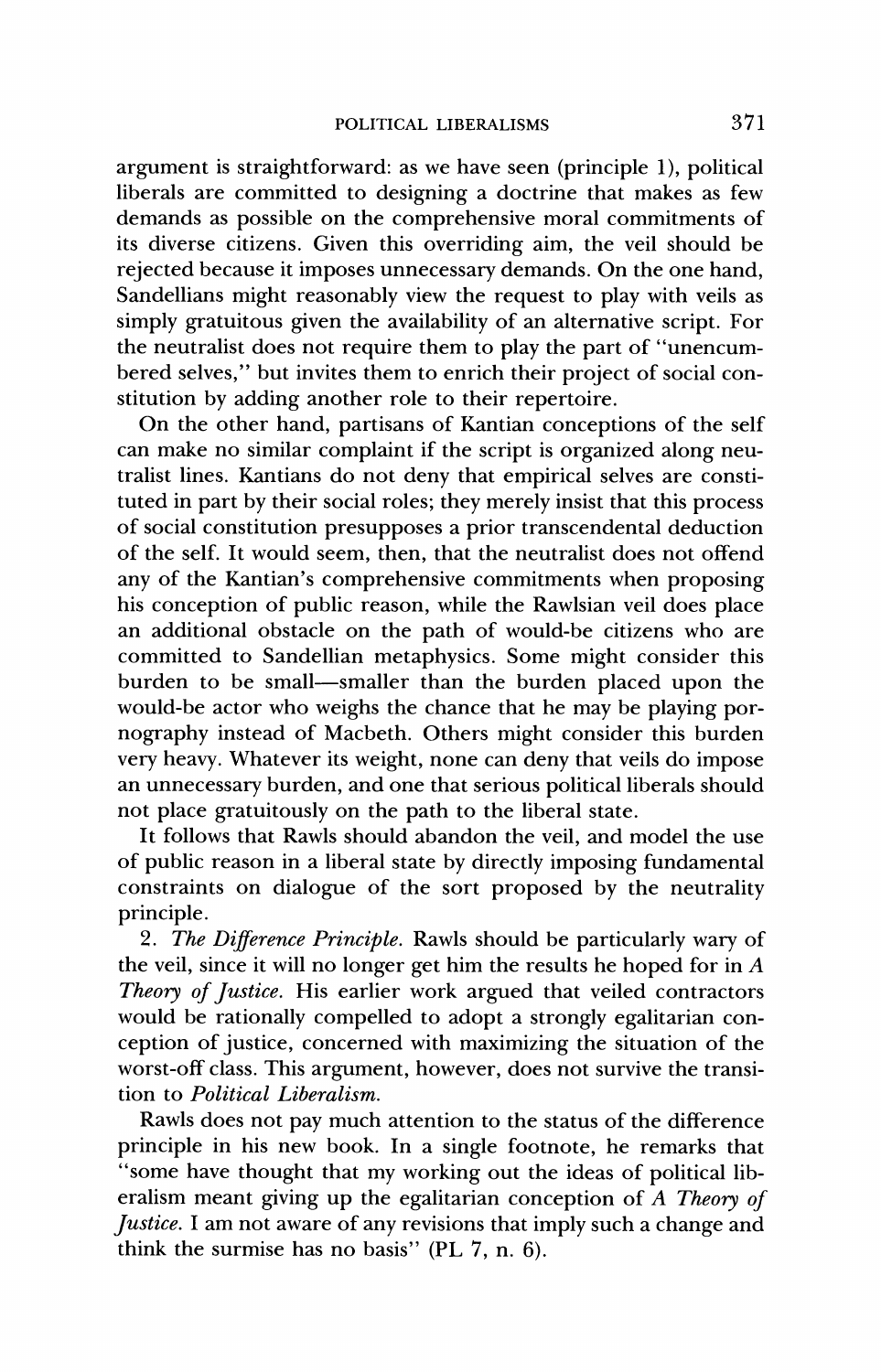I disagree, for reasons that require a brief review of basic Rawlsiana. It is well known that the argument for the difference principle is extremely sensitive to the design of the veil of ignorance.<sup>11</sup> The crucial distinction is between a thick and a thin veil. Under a "thin" veil, the contractors do not know their class position or their particular ideals. But they do know the percentage of the population that will find itself in each of the relevant social classes. Under a "thick" veil, they are deprived of this information.

Thickening is critical because Rawls is clearly wrong about the difference principle when the contractors are placed behind the thin veil. Suppose, for example, that they are allowed to know that the upper class will contain ninety percent of the population, with only ten percent finding themselves in the lower class. In the absence of further information, rational contractors will assume that each will also have a ninety percent chance of making it to the upper class after the veil lifts. It would seem, then, that they would be very foolish to insist on the difference principle—which may maximize a ten percent prospect at the cost of very great reductions in the prospects they will face most of the time. Of course, they might well take the downside risk seriously enough to approach their choice with a good deal of risk aversion. But the difference principle requires them to take risk aversion to ridiculous extremes. In short, unless Rawls persuades us to put on a "thick veil," he has in fact produced some fancy new arguments for inequality.

Not, mind you, that the mere acceptance of the "thick veil" clears a smooth path for the difference principle. To the contrary, I believe that rational actors would reject Rawlsian justice even when acting under this extreme condition of ignorance. But at least Rawls has more to say for himself once he persuades us to thicken the veil so drastically.

Rawls is well aware of this, and has labored over the years to present a persuasive argument for thickening the veil. This has not proved an easy task. After all, nobody believes that ignorance is positively a good thing, especially when we imagine ourselves making fundamental choices in life. At best, the veil is an analytic tool, screening out information that would lead rational actors to bias their choices in ways that offend our sense of justice as fairness. But the "thin" veil is thick enough to accomplish this objective: the contractors have already been deprived of knowledge of their own

**I'** See John Harsanyi, "Can the Maximin Principle Serve as a Basis for Morality?A Critique of John Rawls' Theory," *American Political Science Review,* LXIX, *2*   $(june 1975): 594-606.$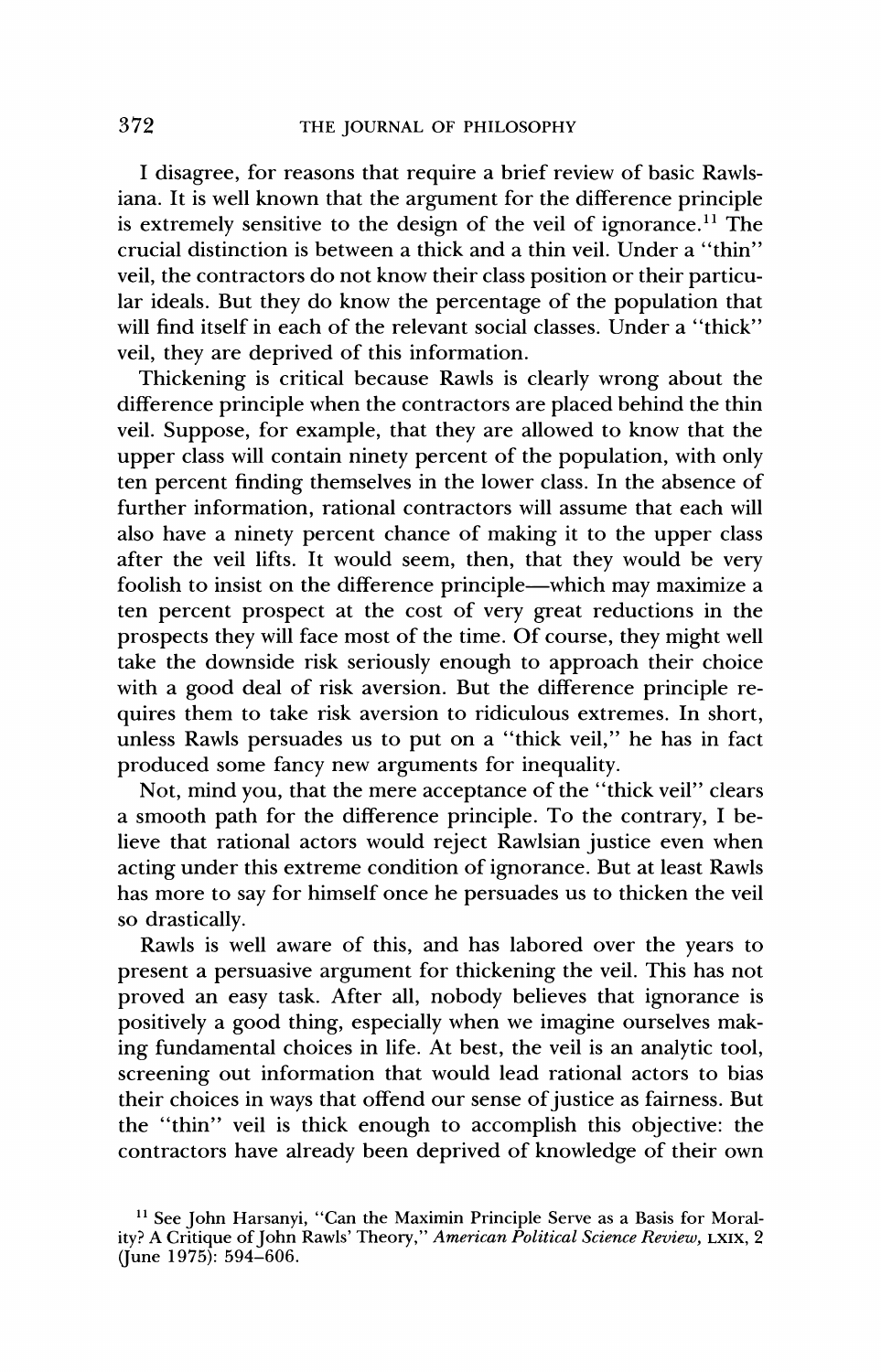ideals and class position and so cannot stack the deck in favor of their particular interests. Why, then, does a sense of fairness require us to thicken the veil further?

I had long believed that Rawls had no plausible answer until I picked up my copy of his Dewey Lectures<sup>12</sup> in the early 1980s, and found one. This was a time when Rawls was at the high point of his Kantian phase, and it was this inspiration that provided the impulse for his defense of the thick veil. The thin veil was inadequate, we were told, because it insufficiently dramatized the neo-Kantian dimension of Rawls's thought experiment. By stripping the contractors clean of all information, the original position revealed them for what they really were—Kantian selves constituted by their sense of justice and the power to put meaning into their lives. The thin veil was inadequate because it cluttered up the original position with other information, and therefore distracted our attention from this pristine neo-Kantian depiction of human nature *(ibid.,* pp. 549-50).

I leave it to neo-Kantians to decide whether they find this convincing. Only one thing is clear: justifications of this kind have no place in Rawls's new world of political liberalism. The entire point of the project is to avoid rendering liberal theory hostage to any particular metaphysical view. To put the problem dialogically: Rawls cannot respond to Sandel by saying that political liberalism does not endorse the Kantian conception of the self, and then turn around and say that contractors must employ a "thick" veil because it better expresses the Kantian conception of the self!

And yet, I am sorry to report that this is precisely what happens in *Political Liberalism:* 

Beginning with a state of no information, we allow in just enough information to make the agreement rational, though still suitably independent from historical, natural, and social happenstance. *Considerably more information would be compatible with impartiality but a Kantian view seeks more than this (PL 273;* emphasis added).

This comment appears in the book's concluding part 111, which inspires a general caution: part I11 reprints without alteration essays written in 1977 and 1981, when Rawls had not yet clearly formulated his project in political liberalism. It is best to read the new book as if it ended with part 11, treating part I11 as a suggestive, but problematic, appendix.

Following my methodological precept, I give priority to the only other discussion of the veiling question, even though it appears in a

**l2** "Kantian Constructivism in Moral Theory," this JOURNAL, LXVII, 9 (September 1980): 51*5-72.*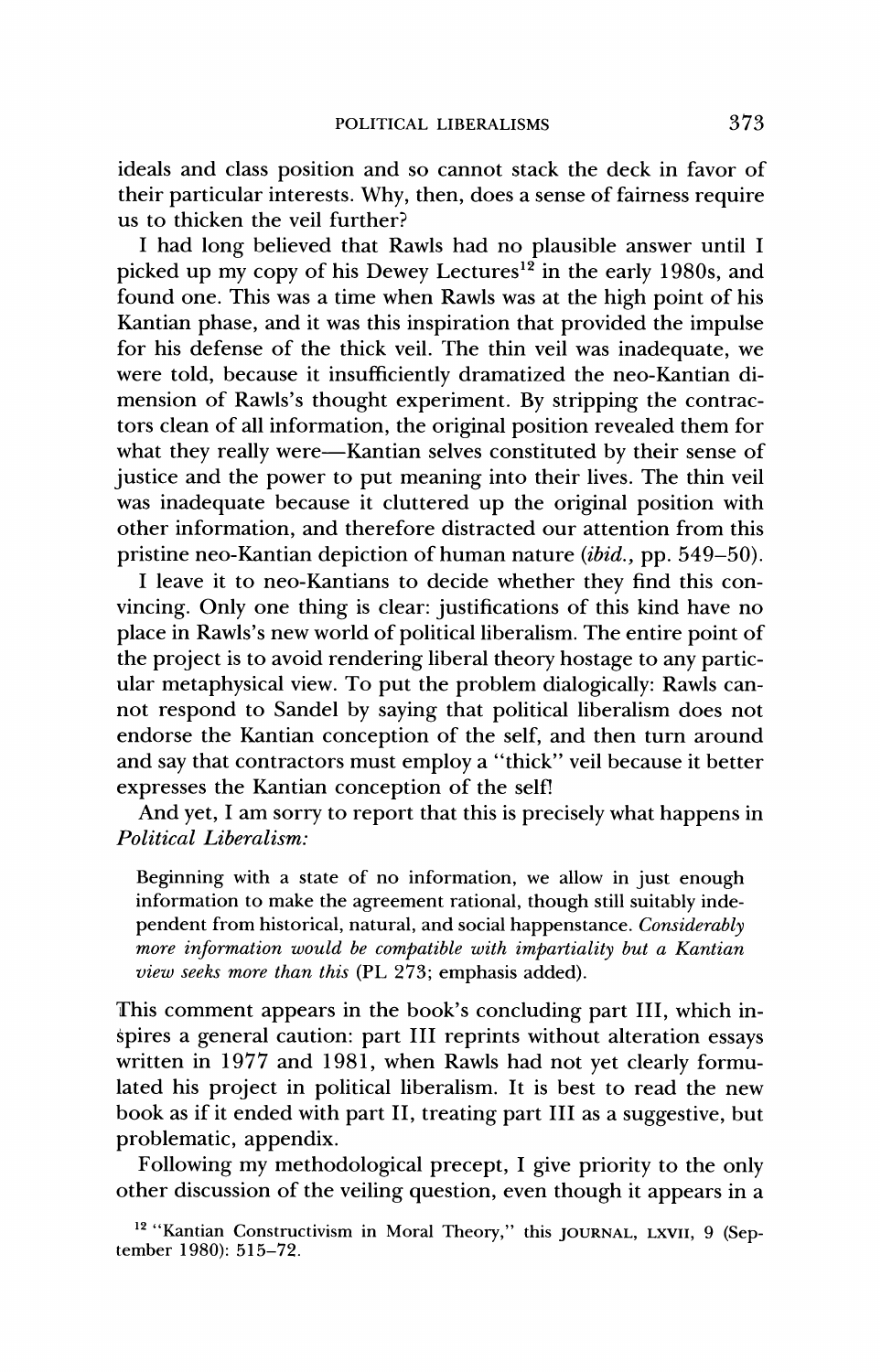cursory footnote in chapter one. Here Rawls recognizes the error of relying on Kantianism to justify the thick veil, and claims to draw the notion from "the public political culture of a democratic society" (PL 24-5, n. 27).

But this claim is transparently false. There is no democratic society in the world that adopts the general proposition that "fundamental political decisions are better made in ignorance, and the more ignorant the decision maker, the better the decision." To the contrary, there is and ought to be a general principle in favor of informed decision making. This effort to save the thick veil by a direct appeal to "the public political culture" is a nonstarter.

Perhaps we can redeem the thick veil with a more complicated argument. This one does not begin with the perverse claim that ignorance is bliss in a democracy, but asserts that the value of impartiality plays a crucial role in "the public political culture." This claim has the ring of truth. Moreover, we have seen that veiling the contractors is a technique that can be used to express impartiality. The trouble comes at the next step-where the Rawlsian tries to explain why the concept of impartiality requires us to place the contractors behind a thick, as opposed to a thin, veil. Indeed, we have already seen that Rawls confesses—albeit in part III—that this next step cannot be successfully taken. We have, then, reached an impasse: either Rawls must renounce the thick veil or he must renounce political liberalism.

We have now moved well beyond Rawls's footnote in an effort to save the thick veil. Until somebody else comes along and fills this gaping hole, Rawlsians are stuck with the thin veil if they hope to play by the rules of political liberalism. As a consequence, they must reject the difference principle and defend one or another form of inequality in the distribution of basic resources. The egalitarian commitment of *A Theory of Justice* does not survive the movement to *Political Liberalism.* 

In contrast, the strong egalitarianism of *The Liberal State* suffers no similar embarrassment. At no point does its model of public reason require participants to place their particular identities behind any veil, thick or thin. They are asked to enrich their social identities, not impoverish them. When they play their part on the civic stage, liberal citizens can be completely aware of all that they are, and are entitled to say to one another that their actual life identities and projects are good—even infinitely good. They are speaking for themselves, not some deracinated creatures.

This does not mean, of course, that they can say anything they like. Like every other social role, liberal citizenship imposes severe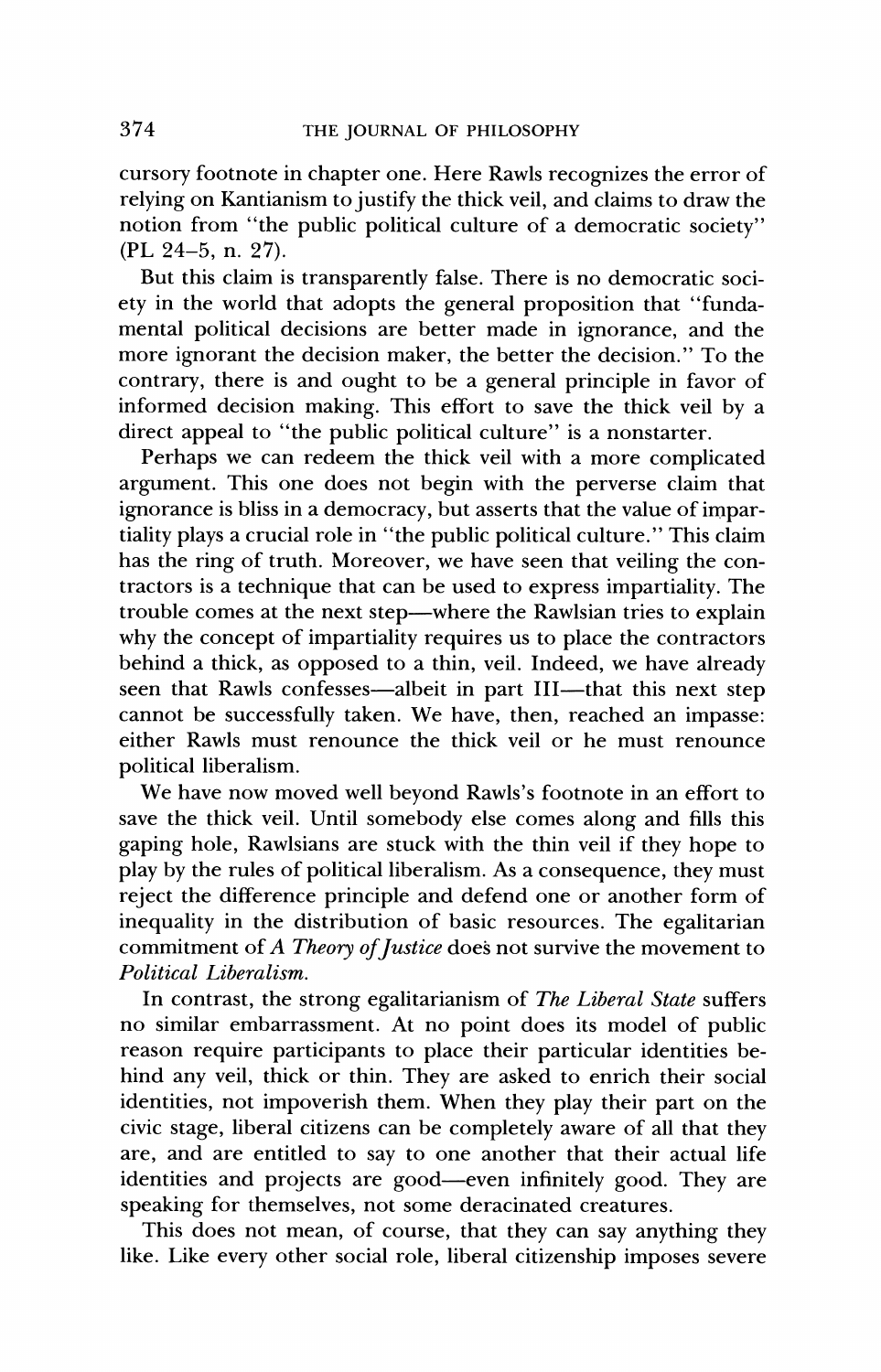constraints on appropriate behavior. Just as good workers or neighbors or sportsmen recognize the bounds of appropriate behavior within their collective enterprises, so too must liberal citizens. While they are free to proclaim the goodness of their good, neutrality forbids them from asserting that their good is any better than those affirmed by their fellow citizens. This is, of course, a very strong constraint on public reason. Nonetheless, *The Liberal State* establishes that citizens constrained by neutrality can endorse strongly egalitarian principles for the distribution of basic resources.

Doubtless, my efforts to elaborate these neutral dialogues suffer from all sorts of particular difficulties. But at no point do they suffer from the methodological problems we have been discussing. At no point are liberal citizens asked to guess who they might become after they lift a veil. At no point are they asked to trade off the chance they will be rich against the chance they will be poor. And it is the necessity of making this trade off that leads Rawls's rational contractors, operating under a thin veil, to choose inequality in the name of justice.

Rawls is wrong, then, to suppose that his new commitment to political liberalism is compatible with his older commitments to the original position and equality. When faced with this basic inconsistency, will he discard the "veil of ignorance" he developed decades before he recognized the distinctive aspirations of political liberalism?

#### 111. IS LIBERALISM CONSERVATIVE?

I next consider the foundations of political liberalism. Rawls portrays the doctrine as if it were deeply dependent upon the "public political culture of a democratic society." The sources of this culture are quite limited, "compris[ing] the political institutions of a constitutional regime and the public traditions of their interpretation (including those of the judiciary), as well as historic texts and documents that are common knowledge" (PL 14). On this view, political liberalism is parasitic upon liberal practice. Rawls seems unwilling to present the doctrine as a freestanding ideal-something that political liberals everywhere should not only talk about, but fight and die for.

His repeated invocations of "public political culture" should be distinguished from his appeals to "overlapping consensus." This second notion has to do with ideas, not practices. It claims that the best way to defend political liberalism is by demonstrating its rational support in a variety of comprehensive doctrines-ranging from neo-Kantianism through pragmatic humanism through liberal Catholicism, and beyond. I support "overlapping consensus." Indeed,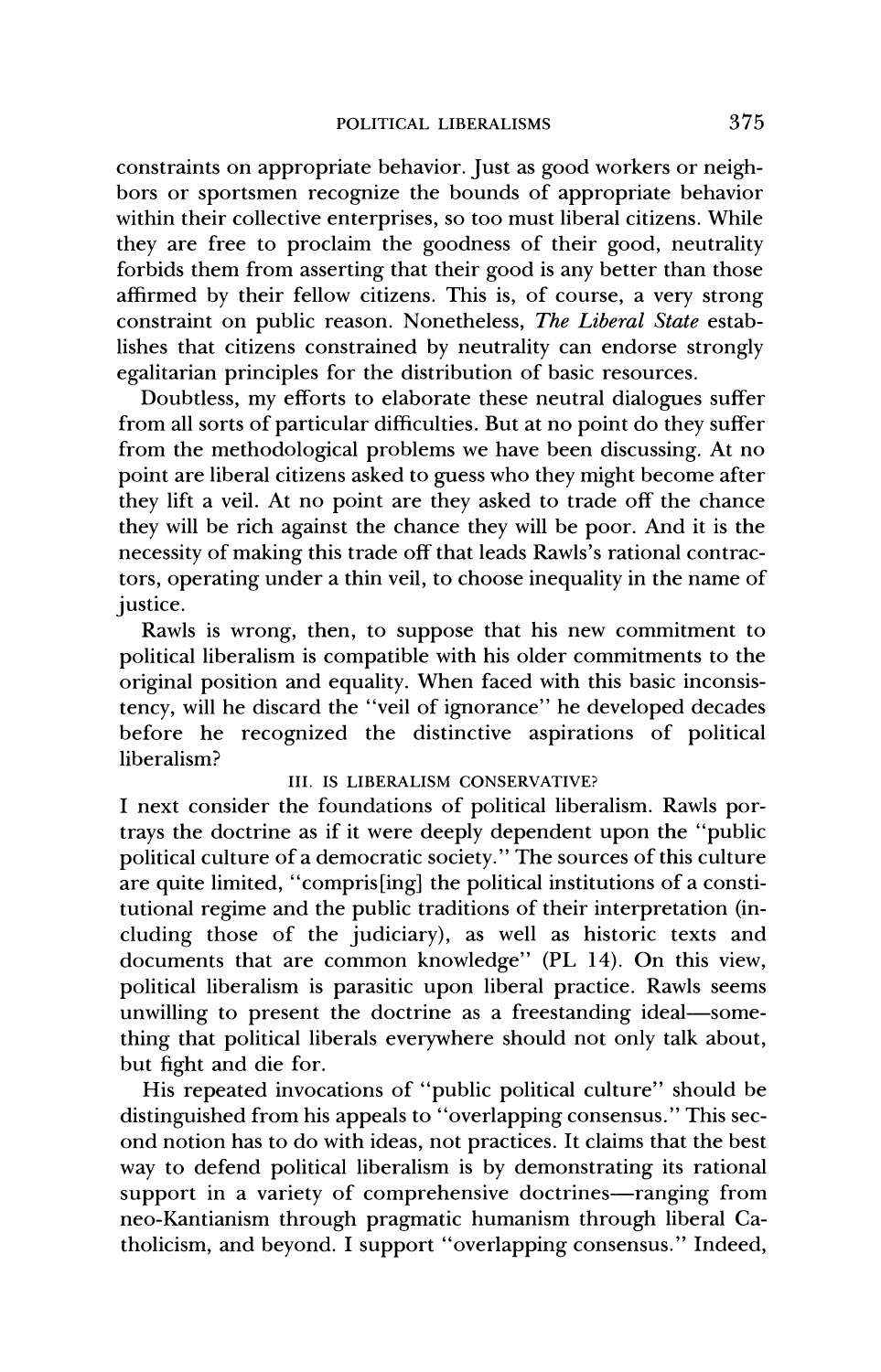it is this very support which leads me to reject Rawls's invitation to look upon political liberalism as an Anglo-American provincialism now (temporarily?) ascendant in Europe and elsewhere.

My argument is straightforward. If, as "overlapping consensus" insists, men and women of many different moral and religious ideals can reason to a common commitment to political liberalism, why should this principled commitment not carry over to cases in which liberals are not in control of the political culture? If political liberalism is convincing enough to motivate a struggle to defend it where it is ascendant, why is it not convincing enough to inspire a struggle to create it?

The answer, if there is one, is to be found in the way Rawls uses the appeal to "public political culture" in his larger argument. With two large exceptions to be noted later, this concept does not do very much real work-so long as we are careful to distinguish it from "overlapping consensus." Indeed, if Rawls had taken seriously his appeals to existing political culture, he would have written a very different book. The revised version of **Political Liberalism** would have begun with reflections on the great political events that serve as the historical foundation of modern liberal polities-from the signing of Magna Carta through the Protestant Reformation through the English Revolution through the American and French Revolutions through the Great Liberal Reforms of nineteenth-century England and Reconstruction America through the English Welfare State and the American New Deal. At each point, Rawls would have pondered the great documents that expressed the evolving "public culture" of liberalism in England, America, and the Continent. After developing this historical background, he would have moved to the last triumphant half-century, when liberalism leaps far beyond its traditional homelands. To what extent has this worldhistorical leap given new meaning to modern "political culture?"

I would be the last to deny the value of such an effort-it has provided me with my principal agenda for the last fifteen years.<sup>13</sup> While Rawls has some nice things to say about my work, such historicizing exercises do not-and should not-provide him with his main inspiration. Instead, he is engaged with the ideas of Locke and Mill, Kant and Hegel. The power of Rawls's work owes itself entirely to his creative reshaping of abstract philosophical arguments inherited from the Western tradition. Given this fact, it is important to recall that neither Locke nor Kant nor even Mill wrote at a time

**l3** See my *We the People* and *The Future of Liberal Revolution* (New Haven: Yale, 1992).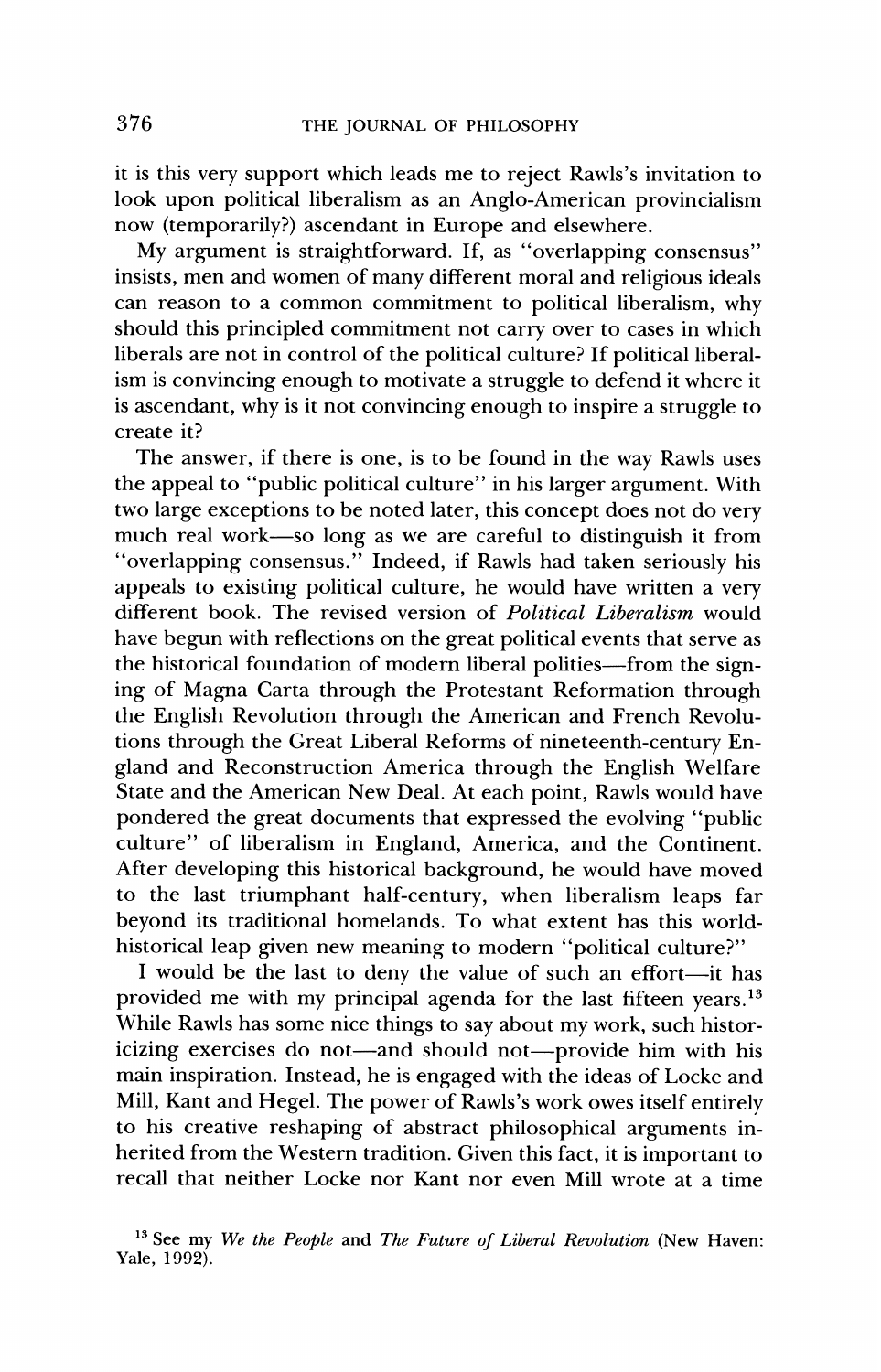when liberalism was ascendant in the "public political culture." Instead, they wrote with the intention of *changing* their cultures in profound ways.

So should today's political liberals. No nation on earth has achieved the kind of social justice to which political liberalism aspires. As a consequence, every existing political culture is papered over with thousands of apologetic documents that explain why justice cannot be done. This unhappy state of affairs is entirely consistent with the construction of an "overlapping consensus" on matters of political value. It is remarkably easy for men and women to forget their political principles in their eagerness to use state power for their own aggrandizement—and then write up fancy pieces of paper proclaiming their public virtue. Political liberalism would turn into provincial rationalization if it followed Rawls's advice. The fact that the sacred texts of American "political culture" deny citizens their fundamental right to a decent minimum income is part of the problem, not the solution. Similarly, Germany's recent decision to limit the right of political asylum represents a fundamental breach with liberal ideals-no matter how good the Germans turn out to be in producing public documents that propel their "political culture" in illiberal directions.

The task is to criticize political culture, not rationalize it; to change it for the better, and struggle against authoritarian regression. If this is true in those morally ambiguous polities which pass for "liberal democracies," it is even truer in those vast areas where liberal principles are treated with contempt. Political liberalism is a revolutionary doctrine, based on a radical idea-that men and women of different beliefs can establish a fair political system that grants all participants the equal right to live their own lives in their own way. The ultimate challenge of liberal philosophy is to show just how radical this idea is—by imagining worlds in which liberal citizens actually succeed in making this promise into a reality. Such imaginary worlds are, of course, light years away from the grim realities we confront. The distance is so great that it would be madness to use the conclusions of ideal theory as the unmediated basis for a practical action program.

Nonetheless, we urgently require utopian speculation. It is just too easy to abandon hope, and leave politics entirely to powerhungry cynics. Given the world as it is, the promise of liberal politics can only be made evident through acts of imagination. The bright image of liberal citizens successfully engaged in the project of public reason serves as a profound rebuke to the existing public culture emphasizing areas where present polities fall grievously short, pro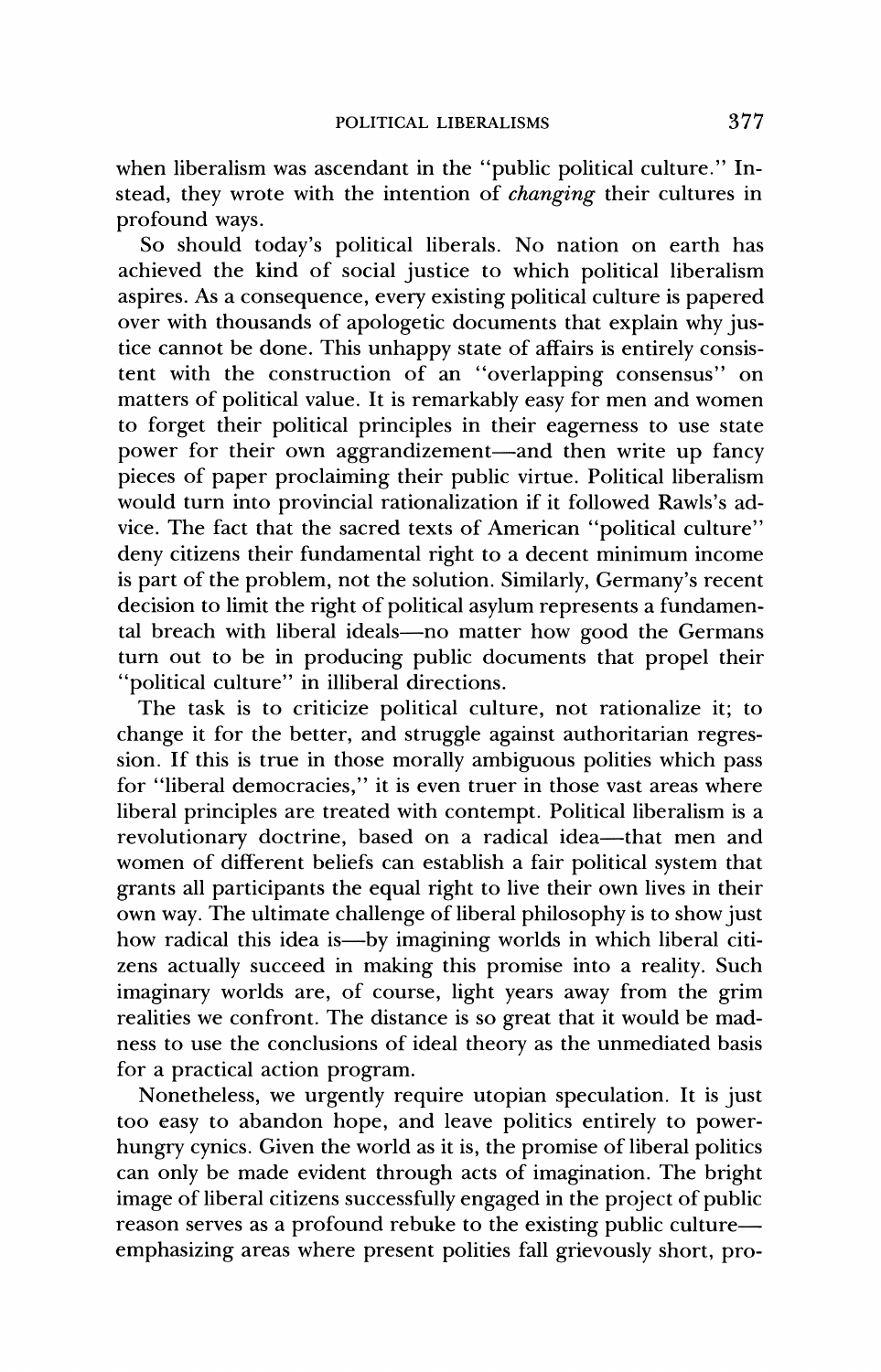voking the more sober-minded part of our souls to consider whether, for all the difficulties, we cannot make some genuine steps toward realizing the promise of equal freedom for all.

It is especially important to revitalize the speculative side of liberalism today, after the long hard night of the twentieth century. During the struggles with Nazism and communism, it was hard enough for liberals to preserve the status quo against the onslaught of totalitarian pretension. Understandably, this long period of defense led many sober minds to decry the ease with which utopian thought can be perverted into an apologia for mass murder and crushing conformity.14 But after 1989, another danger will become increasingly clear-deprived of the moral challenges of the cold war, status quo liberalism may easily degenerate into the cynical pursuit of self-interest, yielding a politics that will entirely discredit liberalism's revolutionary promise.

I am therefore entirely unrepentant about the emphatically utopian tone adopted by *The Liberal State.* On countless occasions, I have been asked-often with poorly concealed condescensionwhether it really makes sense to begin political philosophy by imaging that you and I were on a spaceship whose aim is the colonization of a new world. But we *are* on a spaceship. It is called the planet earth. While this world is laden with ancient injustices, the liberal commitment to public reason should lead us to deny that the real is the rational. We must instead subject the existing political culture to comprehensive, if speculative, dialogic critique. This is the point of my utopian thought experiment.

Its rewards are brought into relief by contrasting it with Rawls's approach. I do not wish to exaggerate. Although Rawls says that he is merely elaborating the premises of existing political cultures, his conservative bark is worse than his bite. Nonetheless, there are crucial moments at which his deference to existing practice seriously compromises his vision. Most notably, there is the matter of state boundaries-our nasty habit of drawing magic lines and excluding those unlucky enough to be born beyond the pale. This technique provides rich people a priceless resource in their ongoing struggle to rationalize their holdings of unequal resources. Even when they recognize some kind of redistributive obligation to poor people within their own state, they refuse to recognize a comparable obligation elsewhere. Most white residents of Los Angeles, for example,

**l4** See, e.g., Isaiah Berlin, *Four Essays on Liberty* (New York: Oxford, 1969); Friedrich Hayek, *The Road to Serfdom* (Chicago: University Press, 1944); Michael Oakeshott, *On Human Conduct* (New York: Oxford, 1975); Karl Popper, *The Open Society and Its Enemies* (Princeton: University Press, 1950).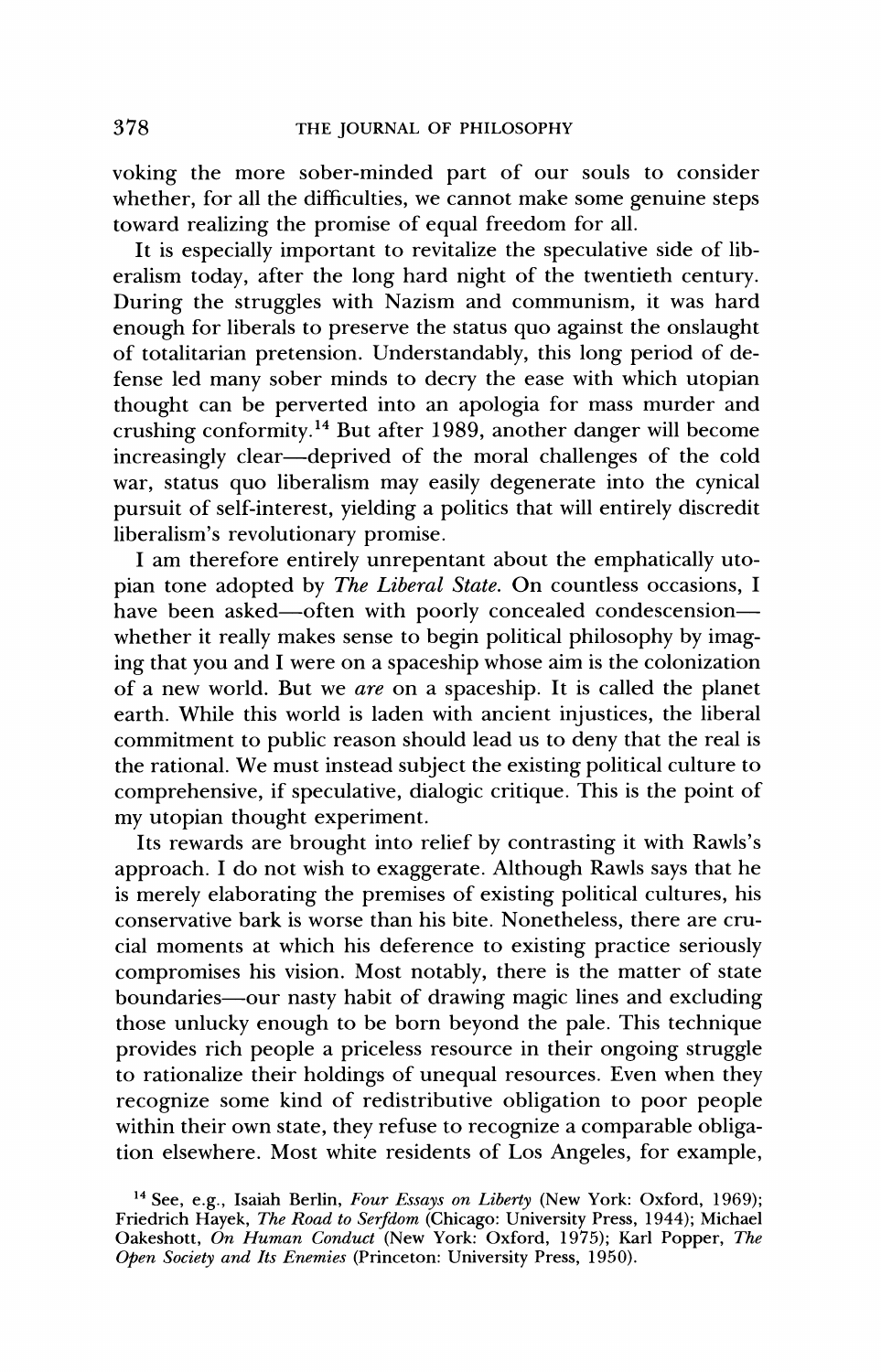recognize a duty to help poor blacks three thousand miles away in Harlem whom they have never seen. But when they encounter even poorer blacks in the flesh on their holiday in Jamaica, similar thoughts rarely come to mind. And so far as illegal Mexican immigrants in their midst are concerned, these aliens should be expelled immediately!

*The Liberal State* challenges this deeply entrenched political practice. It denies that rich Westerners can fence out their problems of justice merely by pointing out that foreigners are born "elsewhere" (LS 89-93). This does not imply that liberal states can never fence out. A sudden influx of millions of aliens may destroy the art of liberal politics itself, especially if these foreigners are untrained in the ways of liberal dialogue. Within the framework of dialogic liberalism, no individual right is more precious than the right of the liberal community to sustain the ongoing process of public reason that serves as the constituting matrix for all other rights. It follows that there may be some grounds for restriction in real-world states: too many immigrants flooding the country at one time might undermine the fabric of liberal discourse. But this escape hatch should be exercised with great care, given the ease with which it may be abused  $(LS 91-5).$ <sup>15</sup> If a limitation on immigration is acceptable at all, it must be accompanied by a massive increase in foreign aid (LS 256- 7). Only in this way can we make it clear that, in limiting immigration, we reject the ridiculous proposition that liberal states can solve the problem of social justice by fencing out people who happen to be born "elsewhere."

Perhaps I am wrong about this, but at least my utopian thought experiment forces my readers to confront the question. Not so Rawls's version of *Political Liberalism:* "I assume that the basic structure is that of a closed society: that is, we are to regard it as self-contained and as having no relations with societies. Its members enter it only by birth and leave it only by death" (PL 12). Rawls admits that this move involves a "considerable abstraction," but insists that liberal thought should begin with the case of the completely closed society, totally insulated from other societies.

I could not disagree more. Rawls's move is deeply hostile to the larger aspirations of political liberalism. As we have seen, this project begins with the idea that pluralism "is a permanent feature of

**l5** Given the nature of this exception, it is particularly difficult to justify the exclusion of immigrants who fought for liberalism in their native lands, and run the risk of punishment if forced to return "home." Given their sacrifices for liberal principles, there is no reason to suppose that their admission will undermine the vitality of liberal dialogue by the admitting state.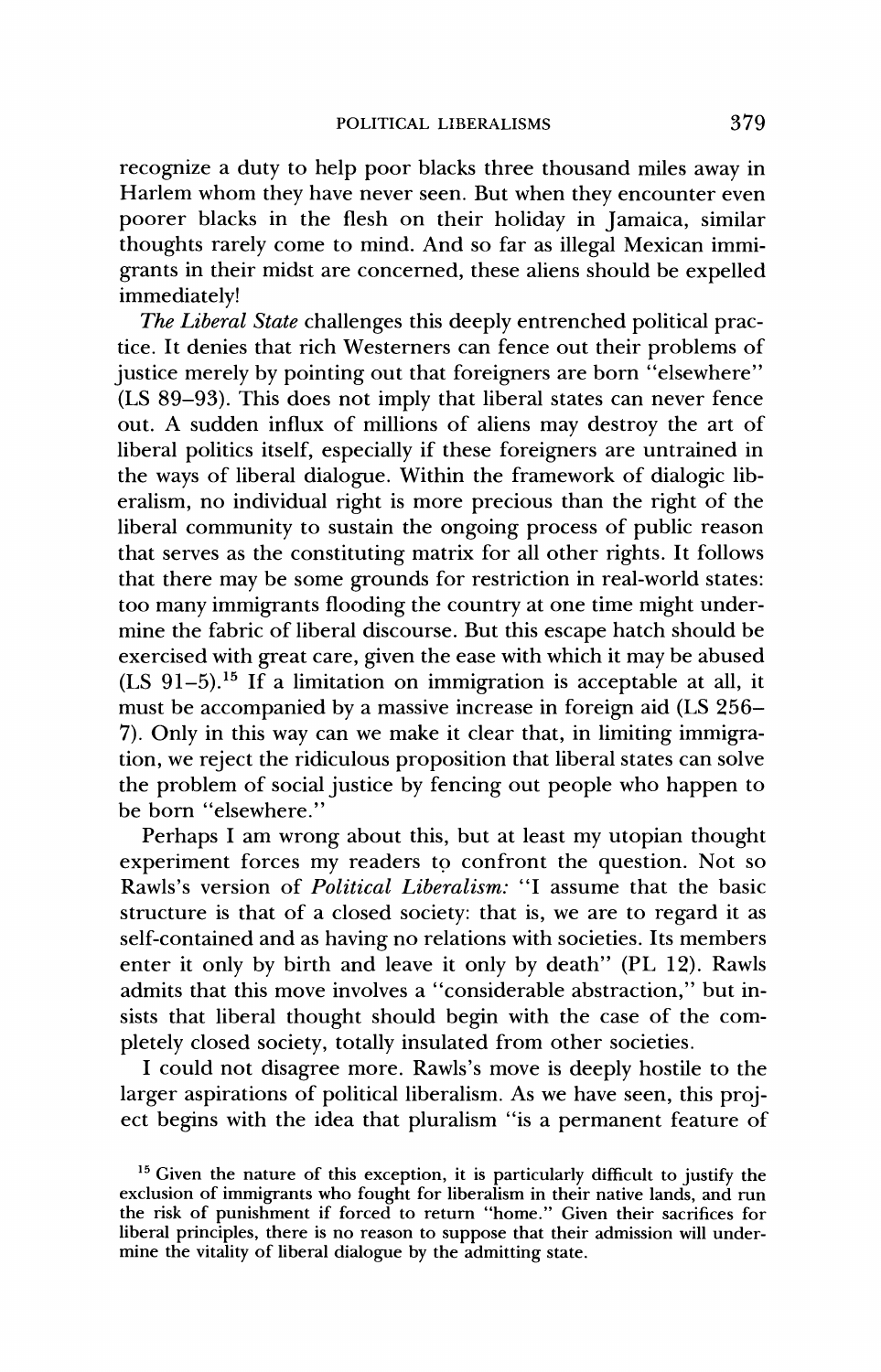the public culture, and not a mere historical condition soon to pass away." While alien individuals and groups seem different from us, political liberals refuse to deal with the shock of disagreement by insulating their own group from the aliens. Down this path lies increasing xenophobia and violent repression. The challenge is to join strangers in a common project of political cooperation, grounded in a mutual recognition of each individual's equal right to be different. Rather than seek to include immigrants in this liberal process of public reason, Western nations deal with "aliens" by excluding them at the frontier. It is this choice of force over reason which makes present-day immigration practices a scandal of the liberal West. By beginning his thought experiment with the notion of a completely closed society, Rawls makes it easy to ignore this glaring injustice.

The assumption is also false to the facts of modern life. Reading Rawls's stipulation of a closed society in the evening, I reviewed the events of my day. Oversleeping my alarm clock made in Taiwan, I had hurriedly thrown on clothes manufactured variously in China, India, Italy, and England. I then sat down to my only All-American event: breakfast—glancing through *The New York Times* to read about the tragedy in Bosnia and the threats of nuclear attack from North Korea. I then jumped into my German car, speeding through the slums of New Haven, to spend a profitable morning pounding away at my Japanese word-processor in my Yale office. Lunch was at an Indian restaurant with friends who enthusiastically championed the latest crazy ideas coming out of Paris. I proceeded to the classroom to give a talk on justice to a large multinational student body, following this up with one-on-one conversations with four graduate students-two Americans, one Japanese, one Indian. My wife and I then went to dinner at a Chinese restaurant to hear friends describe their recent trip to Greece. I am sure Rawls's life is not too different, and that the typical day of a Dutch or Italian intellectual is even more cosmopolitan. Why, then, should we not begin analysis from the vantage point of an open society, rather than a closed one?

But, it may be objected, only effete upper-class intellectuals live like rootless cosmopolitans. Most Americans are much more insulated from the cultural and economic benefits of international exchange. This populist rhetoric is false to the facts. While the upper class gets distinctive benefits from cosmopolitanism, average people also profit greatly. This is the lesson of fifty years of successful freetrade policies. Moving beyond narrow economics, the culture of average Americans is not "made in the U.S.A." Even home-grown religions, like Mormonism and Christian Science, are unthinkable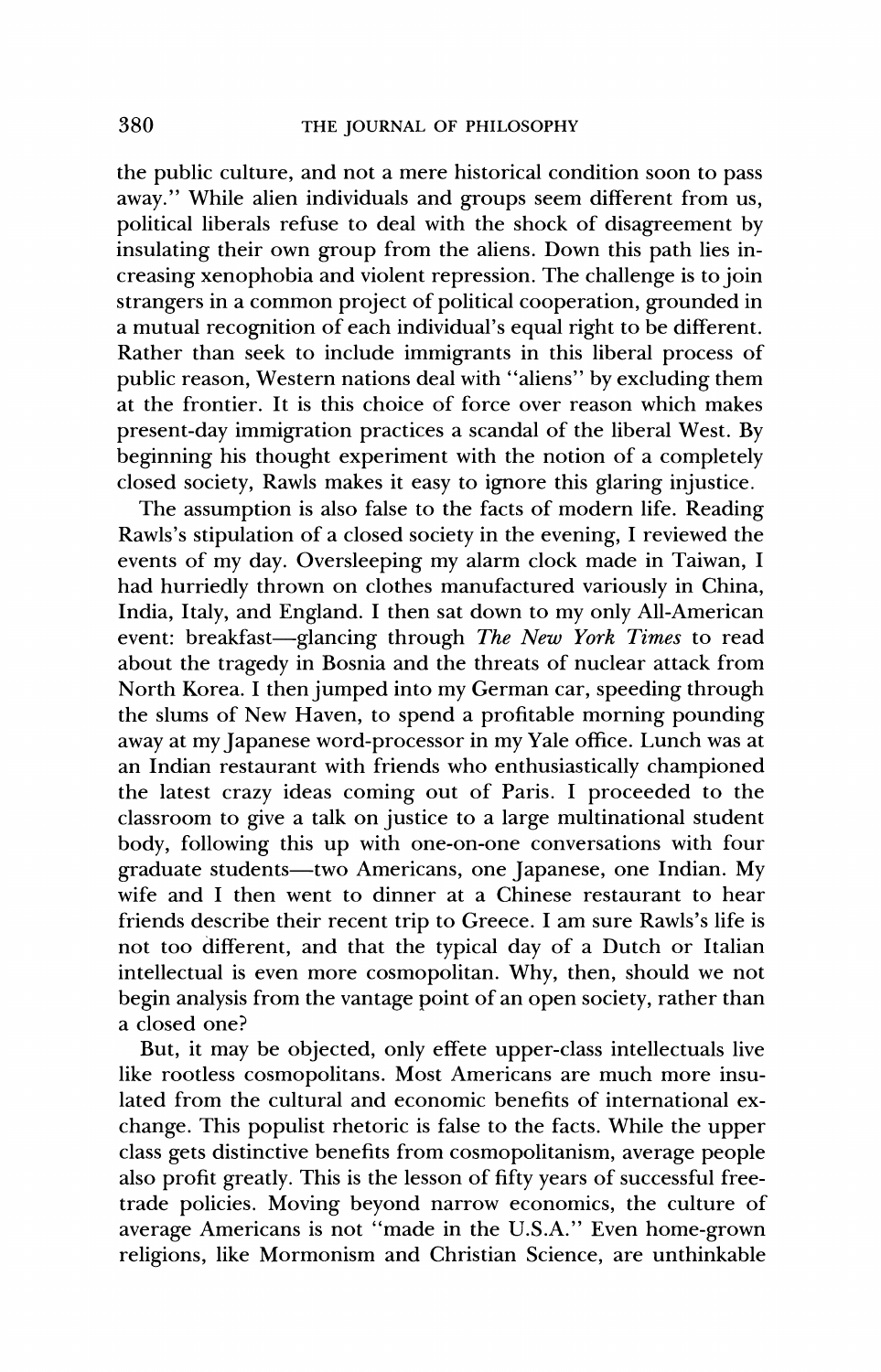without locating them in a more cosmopolitan context. If this is true of America, it is even truer in other nations.

What, then, justifies Rawls's culturally improbable, and morally problematic, postulate of closure? Rawls takes up this question in a recent essay on the "Law of Peoples." **l6** He defends his premise on the ground that "peoples as corporate bodies organized by their governments now exist in some form all over the world. Historically speaking, all principles and standards proposed for the law of peoples must, to be feasible, prove acceptable to the considered and reflective public opinion of peoples and their governments" (LP 50).The last three words suggest how much Rawls has capitulated to existing political culture. Of course, government officials will not accept a fundamental critique of existing boundaries—their political power presupposes their legitimacy. Giving them a veto on the question of boundaries is like giving the rich a veto on the distribution of wealth.<sup>17</sup> Rather than pander to government officials, political liberals should try to convince "reflective public opinion" in all nations of the need to discipline state power by the rigorous demands of public reason.

Instead of furthering this enterprise, Rawls proposes a disasterous political compromise with authoritarian regimes throughout the world. According to him, we must distinguish between hierarchical societies that are "well-ordered" and the really bad places. The wellordered hierarchies might be theocratic in their laws, authoritarian in their politics, and paternalist in their social organization. Nonetheless, the bosses of a "well-ordered" hierarchy sincerely believe that they are serving the common good, and are even prepared to consult with followers before using force to bring them into line. Better yet, they are prepared to give their citizens a (very) little bit of freedom before cracking down on dissenting activities.<sup>18</sup> Above all, they will not attack us good guys.

**l6** In On *Human* Rights, Stephen Shute and Susan Hurley, eds. (New York: Basic, 1993), pp. 41-82. Henceforth cited as LP.

<sup>17</sup> Granting a veto power to government officials is especially surprising given Rawls's recognition that many boundaries are "arbitrary . . . from a historical point of view" (LP  $56-7$ ).

**Is** Rawls's grudging notion of human rights is conveyed by his grim insistence that "well-ordered" hierarchies must provide "at least certain minimum rights to means of subsistence and security (the right to life), to liberty (freedom from slavery, serfdom, and forced occupations), and (personal) property, as well as to formal equality as expressed by the rules of natural justice (for example, that similar cases be treated similarly)" (LP 62). Other passages stipulate that "individuals do not have the right of free speech as in a liberal society. .. [but] they have the right at some point in the process of consultation to express political dissent" (LP 62). They are also vouchsafed "a measure of liberty of conscience and freedom of thought, even if these freedoms are not in general equal for all members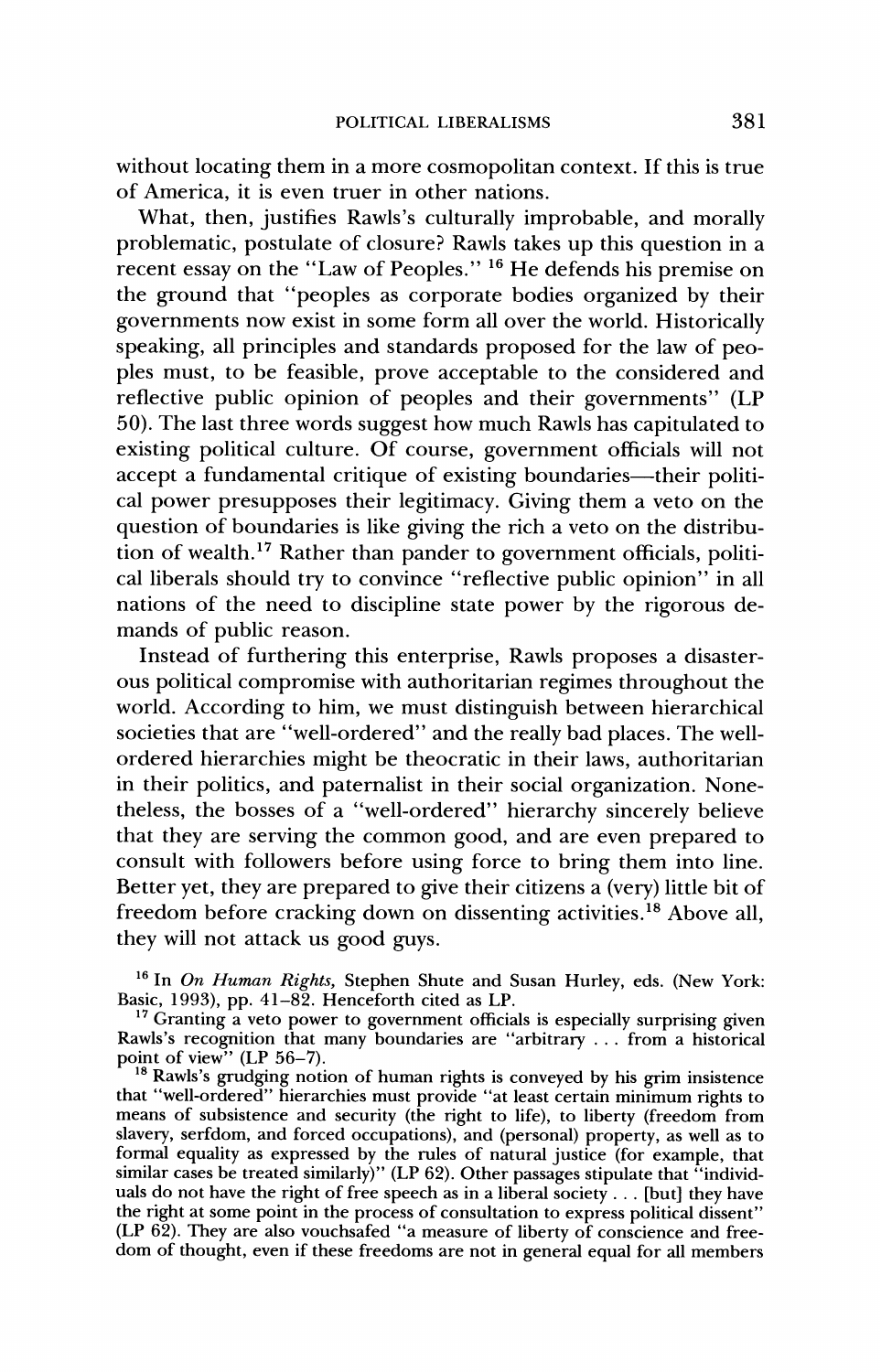So long as authoritarians satisfy these very minimal minima, Rawls urges liberal states to reach a principled understanding with them. The veil of ignorance provides the crucial means for defining the terms of the new world order. Representatives of "well-ordered" states should put themselves behind a veil in which they do not know whether they come from liberal or hierarchical polities. Unsurprisingly, this veiling procedure generates a Rawlsian social contract that consolidates the right of authoritarian states to oppress their dissenting citizens-so long, that is, as they remain "well-ordered" and use the "rule of law" when throwing their troublemakers into jail.

Even within the limited horizons of 1994, Rawls is much too accommodationist. The short list of human rights enumerated by his "law of peoples" is embarrassingly impoverished when contrasted to the pronouncements of the Universal Declaration of Human Rights.lg After 1989, liberals can and should insist on taking the declaration seriously in the emerging law of nations.

But Rawls is not playing the hard-nosed foreign policy analyst. He is saying that it is right in principle for liberal states to make a social contract with "well-ordered" authoritarianisms. To support this claim, he occasionally indulges in relativistic disparagement of liberal principles (LP 65, 66, 69, 70). But I fail to see why relativism should be dispositive even if I were convinced that it was true. $20$  The fact is that none of Rawls's "well-ordered" hierarchies will be free of natives who are themselves inspired by liberal ideas of liberty and equality. There is no Islamic nation without a woman who insists on equal rights; no Confucian society without a man who denies the need for deference. Sometimes these liberals will be in a minority in

**20** I defer a discussion of this matter to another time.

of society" (LP 63). Given this bleak picture, it is perfectly understandable that Rawls insists that his "well-ordered" despotism "must allow for the right of emigration" (LP 63). Unfortunately, he does not attempt a sustained discussion of the obligations of liberal states to admit these and other emigrants.

<sup>&</sup>lt;sup>19</sup> The Universal Declaration begins with the ringing statement that "all human" beings are born free and equal in dignity and rights" (art. 1), proceeds to bar "discrimination of any kind, such as race, colour, sex, language, religion, political or other opinion, national or social origin, property, birth or other status" (art. 2), insists that "everyone has the right to take part in the government of his country, directly or through freely chosen representatives" (art. 21), and defines many other rights that go far beyond Rawls's notion of a "well-ordered" hierarchy. The International Covenant on Economic, Social, and Cultural Rightswhich entered into force in 1976 with the assent of leading nations of all areas of the world-guarantees economic rights that also go well beyond Rawls's very cautious remarks on this subject (see n. **23).** The relevant documents are collected by Louis Henkin et al., eds., *Basic Documents Supplement to International Law,*  (St. Paul: West, 1987, 2nd ed.), ch. 12.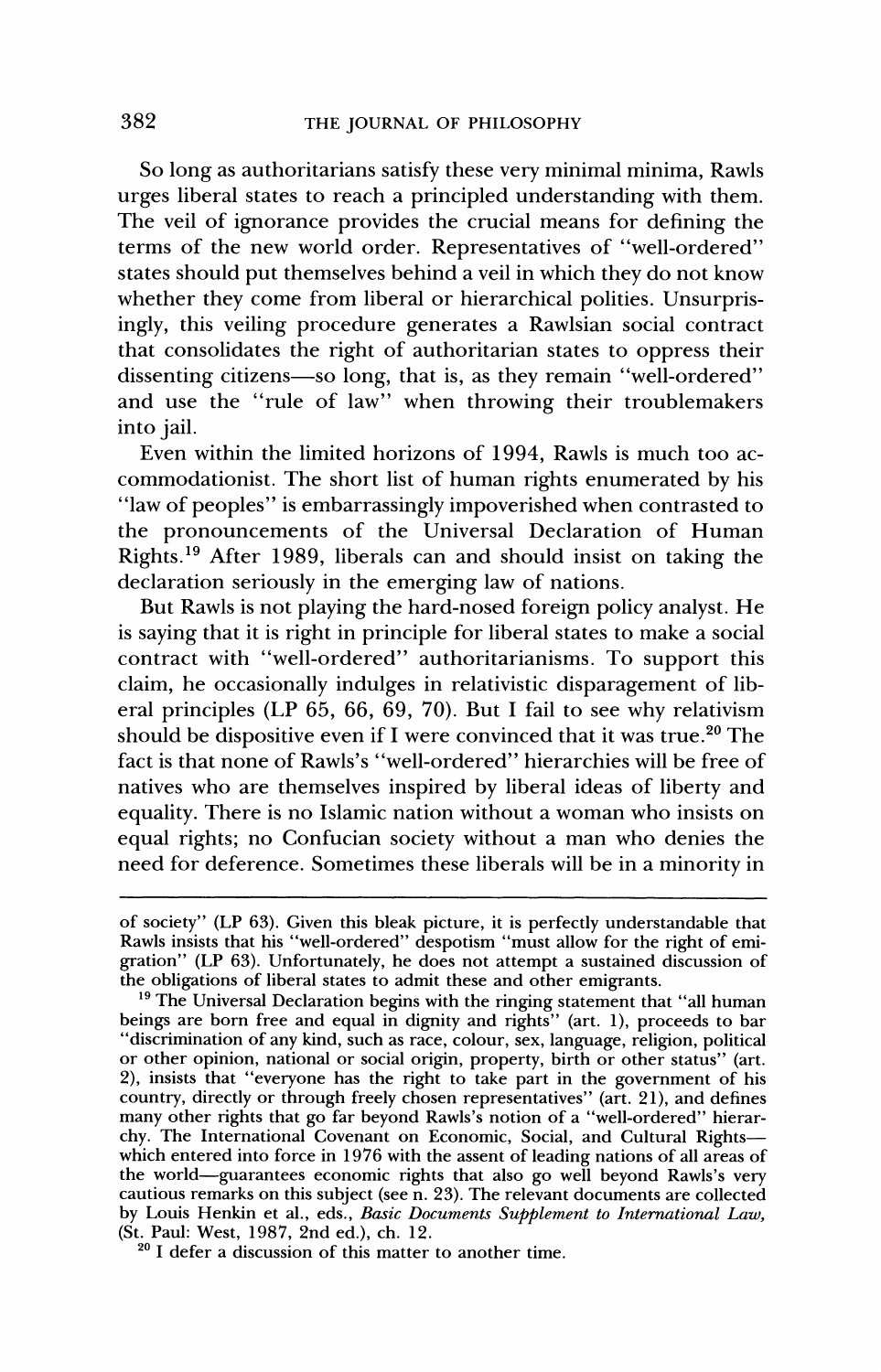their native lands; but given the way Rawls defines a "well-ordered" hierarchy, it is even possible that native liberals might be in a majority. Given these facts, the West must choose, and why should we choose to betray our own principles and side with the oppressors rather than the oppressed?

Please do not invoke the alleged right of nations to resist interference from outside. Nationalism is no less a Western concept than the liberal ideal of public reason.<sup>21</sup> And it is a good deal less fundamental. If Westerners insist on using public reason to test the claims of their own nation-states, why should they turn a blind eye when liberals in other lands make the same demand?

Kawls is right to suggest that Western liberal states will not always be able to move beyond moralizing condemnation to effective action on behalf of human rights. But it is one thing for liberal states to confess a lack of power; quite another, to enter into a Rawlsian compact with "well-ordered" dictatorships which endows them with legitimate authority.

In addition to trendy relativism, Rawls invokes Kant to support his belief that: "a world government-by which I mean a unified political regime with the legal powers normally exercised by central governments-would be either a global despotism or else a fragile empire torn by frequent civil strife as various regions and peoples try to gain political autonomy" (LP 54-5). Even if this were true, I fail to see why it justifies anything more than a modus vivendi with oppressor states.

Nor am I impressed with Kant's credentials as the leading political scientist of the twenty-first century. It is true, of course, that we are a long way away from world federalism. Over the next generation, progress toward this distant goal will come, if it comes at all, at the level of regional federation. The most important struggle will be over European union. If the Europeans conquer the nationalistic madness of the twentieth century, and create a federal union, an even more expansive federation may not look so crazy to the next generation. If the Europeans fail, political liberalism is in for another age of anxiety.

This is, if you like, an unfashionably Eurocentric diagnosis. But Americans have an important role to play as well. We have also begun a regional project by redefining the boundaries of our freetrade area to include Canada and Mexico. If this initiative is successful, North Americans may find the political will to use it as the basis

<sup>&</sup>lt;sup>21</sup> For a brilliant account of the genesis of modern nationalism, see Benedict Anderson, *Imagined Communities* (London: Verso, rev. ed. 1991).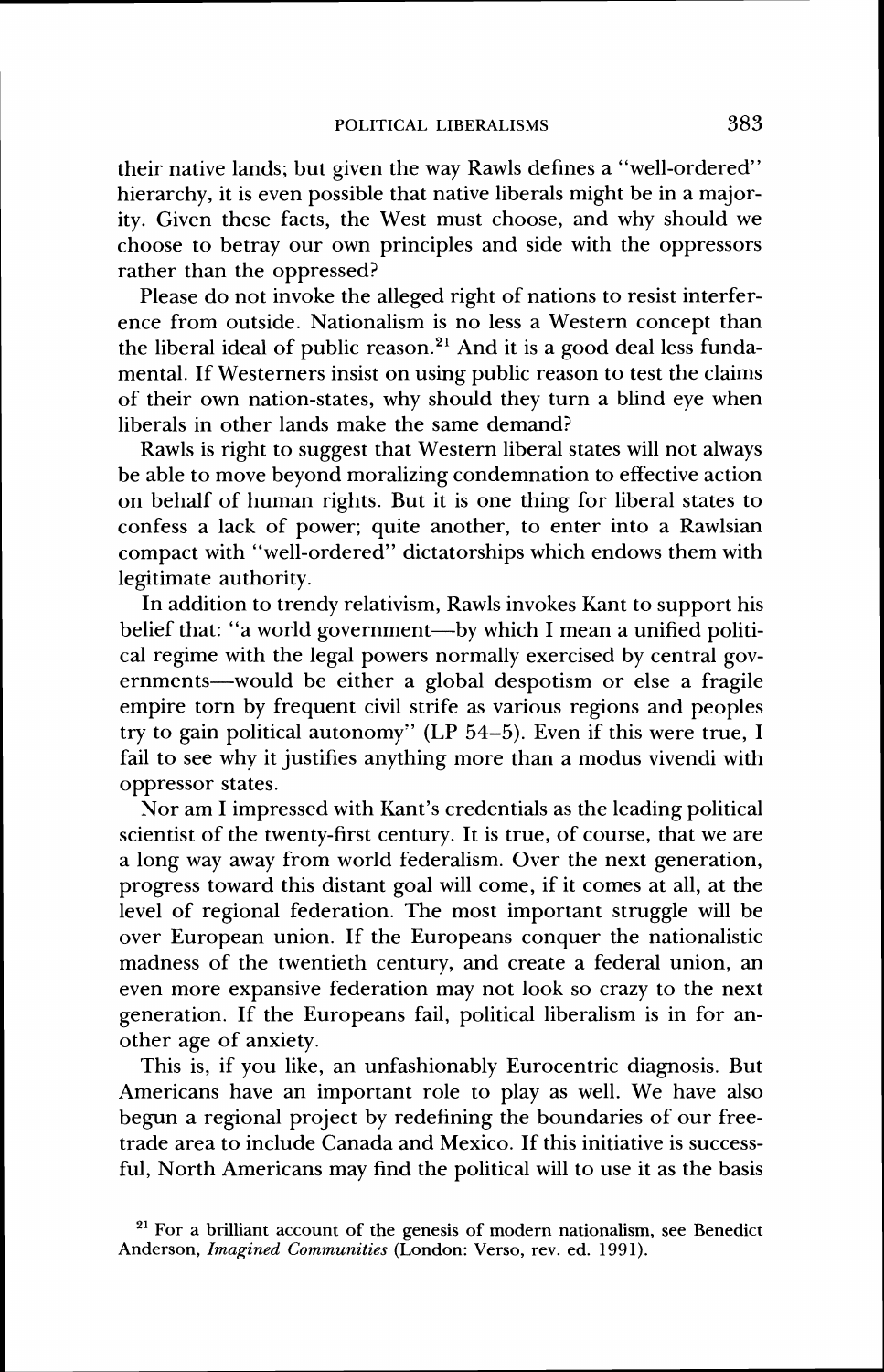of a more perfect union—in which the free movement of goods is followed by the free movement of people and then by the construction of a political federation. This project may take longer than the European experiment in federation. But we must learn to think big.

Rawls thinks small even within the boundaries of existing states. He tells us that an adequate constitution need not commit the polity to the pursuit of social and economic justice. It is enough to guarantee the classic liberal freedoms, "such as the right to vote and to participate in politics, liberty of conscience, freedom of thought and of association, as well as the protections of the rule of law," together with "a social minimum providing for the basic needs of all citizens." He denies, however, that the much stronger kind of equality guaranteed by the "difference principle" must be enshrined as a constitutional first principle.22

The reason? "The[se] matters are nearly always open to wide differences of reasonable opinion" (PL **229),** and so the application of the Rawlsian difference principle will not generate the same degree of "agreement." True enough, but Rawls fails to note the opposite danger: without a constitutional commitment, and sustained institutional carry-through, the political process may not take the norm of economic justice seriously at all.

This is an especially serious danger, given the special sort of economic equality that Rawls and I favor. While both of us insist that people are entitled to an egalitarian starting point in life, we also believe that they should be free to engage in market transactions that will predictably generate a large degree of intragenerational inequality. This leads to the clear and present danger that each generation's market winners will use their economic power to induce the political process to favor their own children over kids who were unlucky enough to be born to poor parents.

It may be naive to suppose that any set of constitutional structures could effectively control this market-induced tendency to undermine the liberal state's commitment to starting-point equality. But without entrenching such an effort in the constitution, the pursuit of social justice is likely to turn into a pious fraud-as has been the case in the United States. It is essential, then, that a constitution make a determined effort to counterbalance the market's predictable erosion of the public commitment to social justice. Political

**<sup>22</sup>**Rawls later adds "freedom of movement and free choice of occupation" to his list of essentials, but distinguishes these freedoms from the fuller version of "equal opportunity" developed by his *A Theory of Justice.* Like the difference principle, an expansive conception of "equal opportunity" need not be constitutionally guaranteed (see PL 228-9).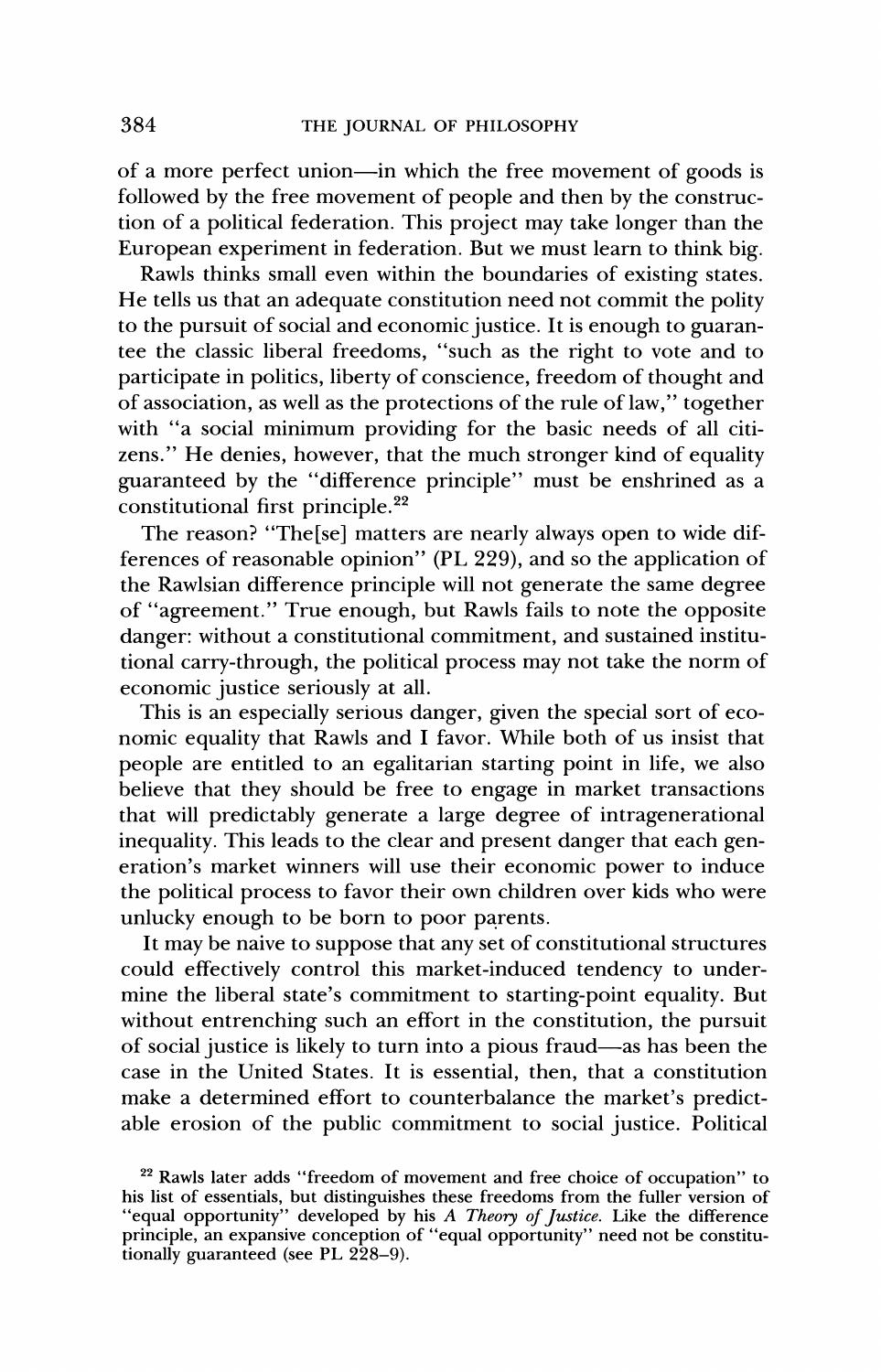liberals will, of course, reasonably disagree about the best practical way to implement egalitarian principles for each generation. But this should not serve as a reason for avoiding a solemn constitutional commitment in the first place. While the continuing effort to pursue social justice will generate lots of controversy, political quiescence should not be purchased at the expense of the worst-off class.

This turn away from equality was also the consequence of Rawls's "law of peoples," his first great compromise with the existing "political culture." By consigning most of the world's poor people to the tender mercies of "well-ordered" authoritarianisms, $2^3$  by demoting the pursuit of equality from constitutional rank in the West, *Political Liberalism* drains *A Theory of Justice* of much of its practical force. Even by Rawlsian lights, the American constitution is not perfect. Unlike modern European documents,<sup>24</sup> it does not guarantee the "social minimum" that Rawls specifies as a "constitutional essential." Nor does this unhappy state of affairs show any sign of changing soon. Nevertheless, the gap between ideal and reality is not too too large, is it?

This is not philosophy, but apologetics.

IV. THE COMMUNITARIAN FOUNDATION OF LIBERAL RIGHTS

You have been witnessing a dispute within the family. It is best to conclude by returning to first principles and stating why Rawls is right to advance political liberalism (stripped of its conservative and statist gloss) as a genuinely important philosophical option.

Consider the present struggle between communitarians and liberals for intellectual ascendancy. This debate has now been reduced to stylized banality: "liberals," we are told, champion the abstract rights of isolated individuals; "communitarians" urge us to discover our concrete identities as committed members of ongoing communities; and on and on.

For political liberals, this tired debate is based upon a false dichotomy. Political liberals do *not* seek to ground rights directly upon any notion of abstract individualism, Kantian or other. Their fundamental appeal is to community, albeit a community of a special kind: one

**<sup>23</sup>**At one point, Rawls does suggest that his "law of peoples" imposes a duty on rich states to help the poor beyond their borders. This duty is not based on "some liberal principle of distributive justice," but on Rawls's claim that "well-ordered" authoritarian states must fulfil "basic human needs" (LP 76). Unfortunately, the derivation of this obligation is not transparent, nor is the method by which "basic needs" are to be identified. But the rigors of Rawls's doctrine could be ameliorated by the vigorous development of these suggestions. Surely the Rawlsian framework is capable of a more internationalist development; see Thomas Pogge, *Realizing Rawls* (Ithaca: Cornell, 1989), part 3.

**<sup>24</sup>**See, e.g., *Grundgesetz: Volume* **11,***Kommentar,* Theodor Maunz and Guenter Duerig, eds. (Miinchen: Beck, 1991), art. 20.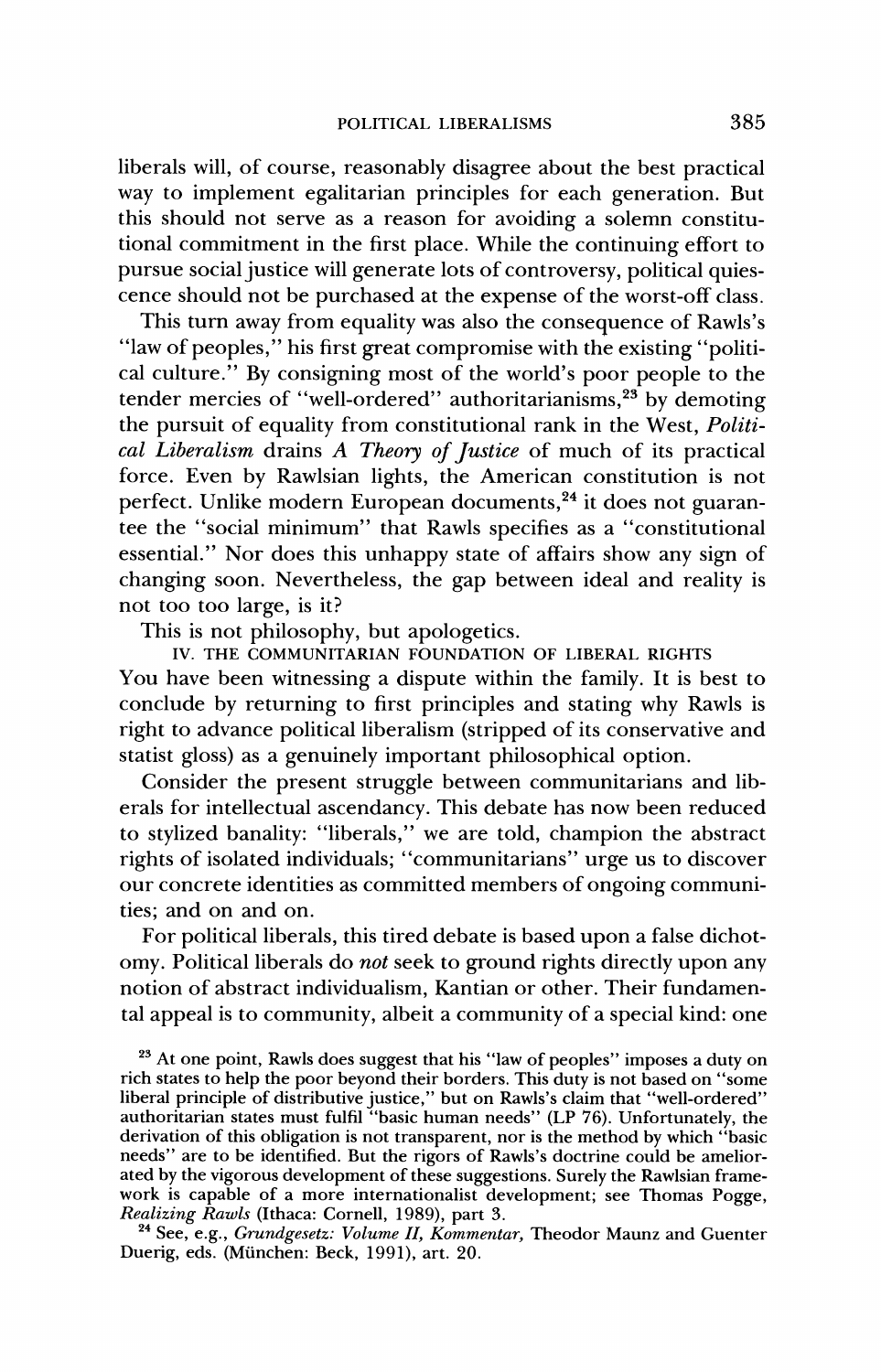in which members respect each others' deep disagreements, but are nonetheless determined to work with one another to build a form of public reason that will unite them in a common dialogue that all can share, despite their other differences.

The overriding aim is not to glorify the unfettered individual, but to construct a concrete form of identity that all community members can affirm in good conscience. To do this, we must design the role of liberal citizenship with great care, making it a loosefitting garment that many can wear without grave discomfort as they enter the public forum.

This is why debates about the structure of public reason play a central role in the ongoing philosophical enterprise. It is only when citizens can come to terms about the appropriate models of public argument-using the veil of ignorance, the neutrality constraint, or other to-be-invented constructs-that they can proceed to the business of social justice. Having fashioned a civic discourse of public reason, they can use it in a common effort to control the basic structures of society that would otherwise evolve by mere force and accident.

Only at this stage does liberal talk of rights gain centrality. A citizen has a fundamental right to a resource when the balance of public reason decisively favors his interests over others. There are no such things as natural rights; only those which can be redeemed through the engaged conversation of liberal citizens, operating under a model of public reason that recognizes that a diversity of moral and religious ideals "is not a mere historical condition that may soon pass away."

Both Rawls and I believe that, if we reason together on this basis, our civic conversation will be more fruitful than many suppose. Rather than rapidly confront the bankruptcy of liberal culture, we shall move toward a deeper understanding of the requirements of liberal justice. These requirements are very onerous. They will require centuries of civic labor throughout the world; in the end, they will remain unfulfilled.

Yet political liberalism remains humanity's best hope in a world where cultural diversity is not only a fact of life, but a joy of living.

**BRUCE ACKERMAN** 

Yale University